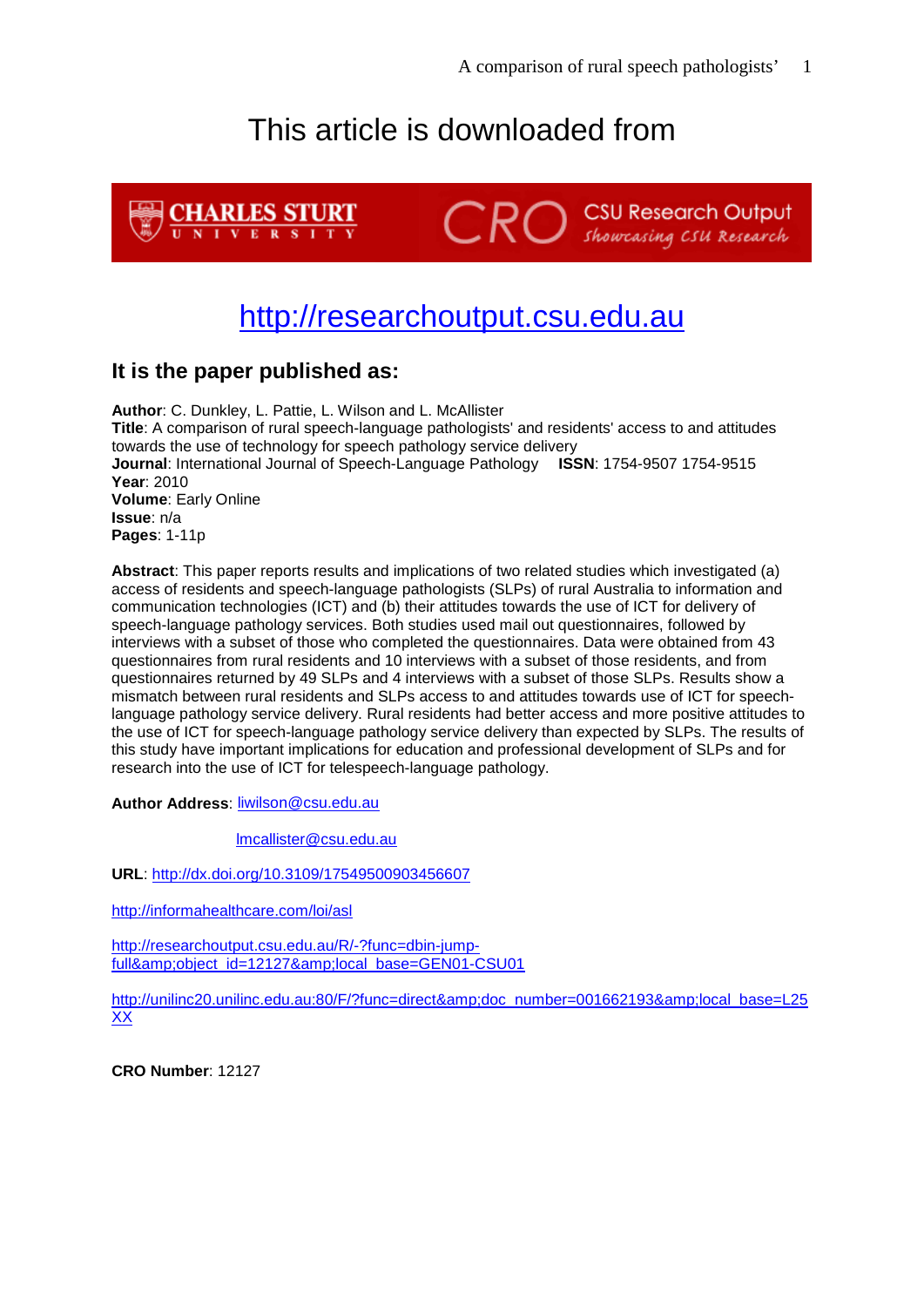Running head: ICT for speech pathology service delivery

# **A Comparison of Rural Speech Pathologists' and Rural Residents' Access to and Attitudes Towards the Use of Information and Communication Technologies for Speech Pathology Service Delivery**

Carolyn Dunkley, Lydelle Pattie, Linda Wilson and Lindy McAllister Charles Sturt University, Albury, New South Wales, Australia

#### Author Note

Carolyn Dunkley, School of Community Health, Charles Sturt University, Albury, New South Wales, Australia; Lydelle Pattie, School of Community Health, Charles Sturt University, Albury, New South Wales, Australia; Linda Wilson, School of Community Health, Charles Sturt University, Albury, New South Wales, Australia; Lindy McAllister, School of Community Health, Charles Sturt University, Albury, New South Wales, Australia.

Carolyn Dunkley is now at Stawell Regional Health, Stawell, Victoria, Australia; Lydelle Pattie is now at AusAID Youth Ambassadors for Development Program, Suva, Fiji; Lindy McAllister is now at the Medical School, University of Queensland, Brisbane, Queensland, Australia.

Correspondence concerning this article should be addressed to Linda Wilson, School of Community Health, Charles Sturt University, P. O. Box 789, Albury, New South Wales, Australia, 2640. Phone (02) 6051 6722, Fax (02) 6051 6727, Email: liwilso[n@csu.edu.au](mailto:lmcallister@csu.edu.au) .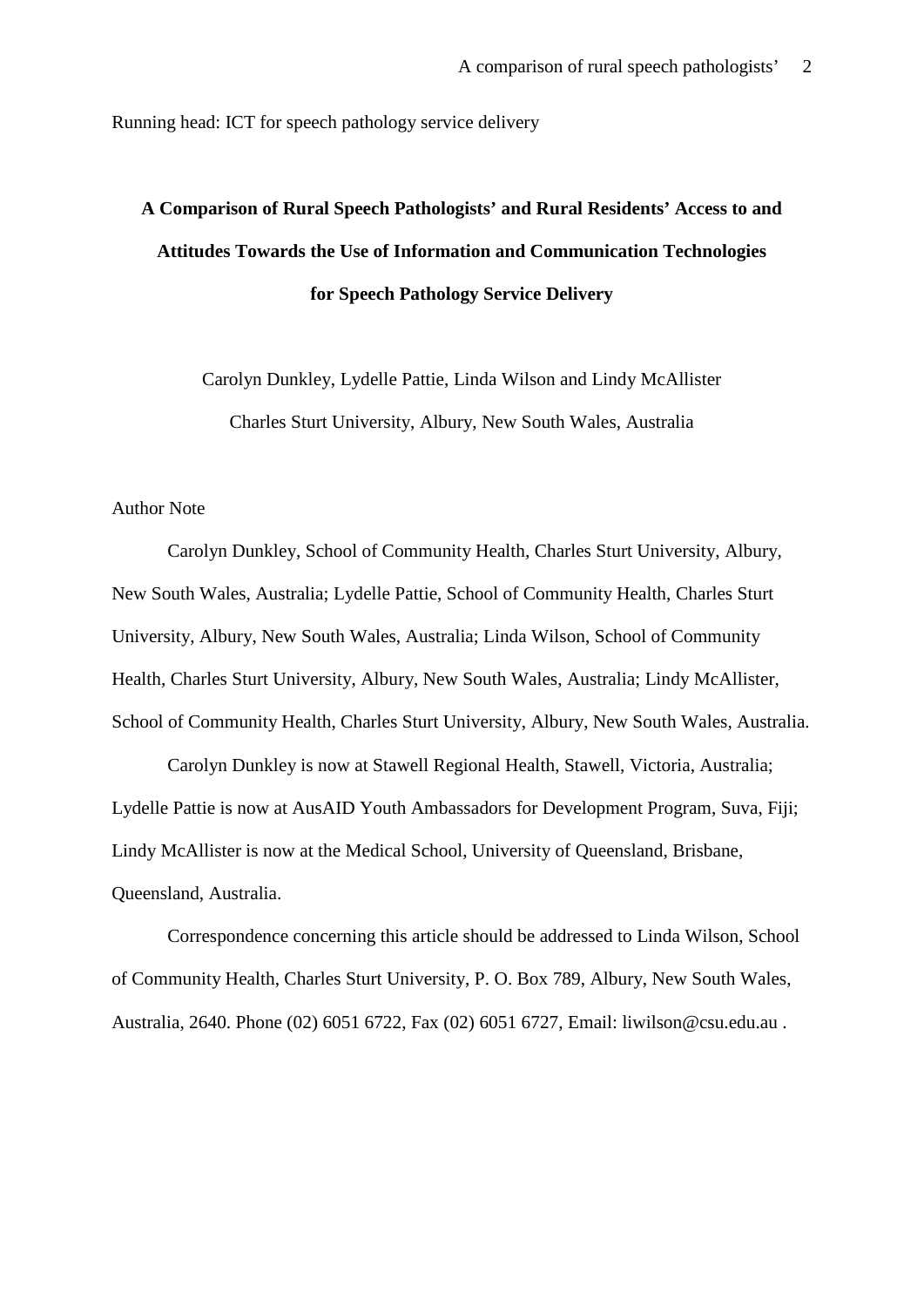#### Abstract

This paper reports results and implications of two related studies which investigated (a) access of residents and speech pathologists of rural New South Wales to information and communication technologies (ICT) and (b) their attitudes towards the use of ICT for delivery of speech pathology services. Both studies used mail out questionnaires, followed by interviews with a subset of those who completed the questionnaires. Data were obtained from 43 questionnaires from rural residents and 10 interviews with a subset of those residents, and from questionnaires returned by 49 speech pathologists and 4 interviews with a subset of those speech pathologists. Results show a mismatch between rural residents' and speech pathologists' access to and attitudes towards use of ICT for speech pathology service delivery. Rural residents had better access and more positive attitudes to the use of ICT for speech pathology service delivery than expected by speech pathologists. The results of this study have important implications for education and professional development of speech pathologists and for research into the use of ICT for telespeech pathology.

Key words: attitudes, service delivery, access, information and communication technologies, telehealth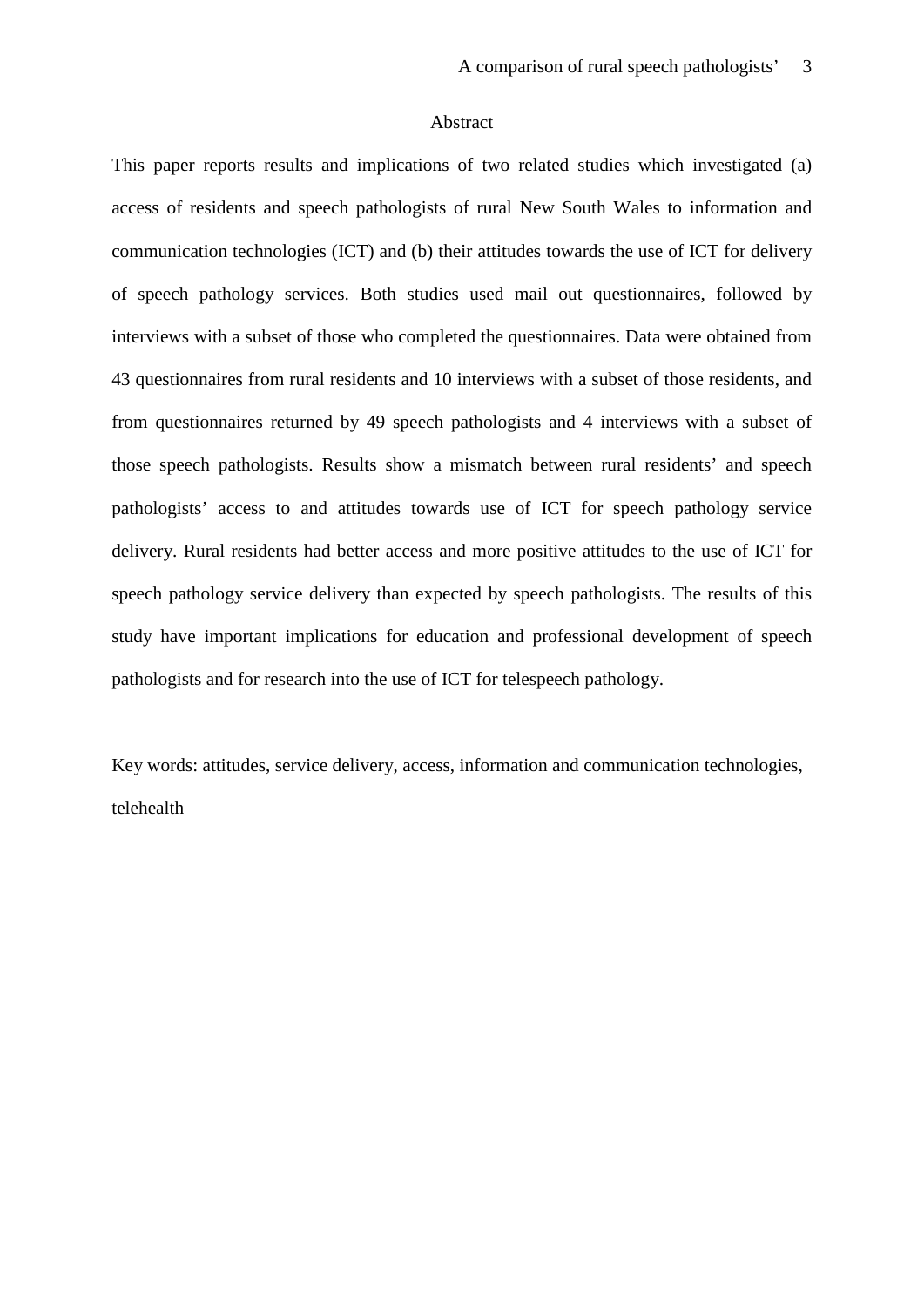A Comparison of Rural Speech Pathologists' and Rural Residents' Access to and Attitudes Towards the Use of Information and Communication Technologies for Speech Pathology Service Delivery

The World Health Organization's (WHO) goal of Health for All (1985, 1998) upholds the right of every person to healthcare and requires the adoption of policies and strategies to promote equity in healthcare access (WHO, 1998). Although understanding of equity varies, one of the most frequently adopted interpretations by health service providers is that of equal access to health services for equal need (Humphreys & Rolley, 1993; McClelland, 1991). When there is unequal access, inequities are said to exist.

One of the major inequities of healthcare access in Australia is between rural and metropolitan populations (Australian Institute of Health and Welfare, 1998). This is also reflected in the maldistribution of speech pathology services (Wilson, Lincoln, & Onslow, 2002), with rural residents appearing to have fewer speech pathologists per head of population than residents in urban areas. For example, Lambier and Atherton (2003) reported that 3.9% of members of Speech Pathology Australia provided speech pathology services in the rural areas of Australia classified as moderately accessible/ inner regional, remote and very remote, areas which were home to 13.4% of the Australian population (Australian Bureau of Statistics, 2003). Similar inequities of access exist also in other countries, such as the United States (e.g. see US Department of Health & Human Services, 2000) and Canada (e.g. see Hutten-Czapski, 2001).

Alternative healthcare service delivery methods have been adopted as strategies to promote equitable healthcare to rural populations. Telehealth is one such alternative that appears to be a promising option for mainstream service delivery to underserved rural populations, both within Australia and beyond (American Speech-Language-Hearing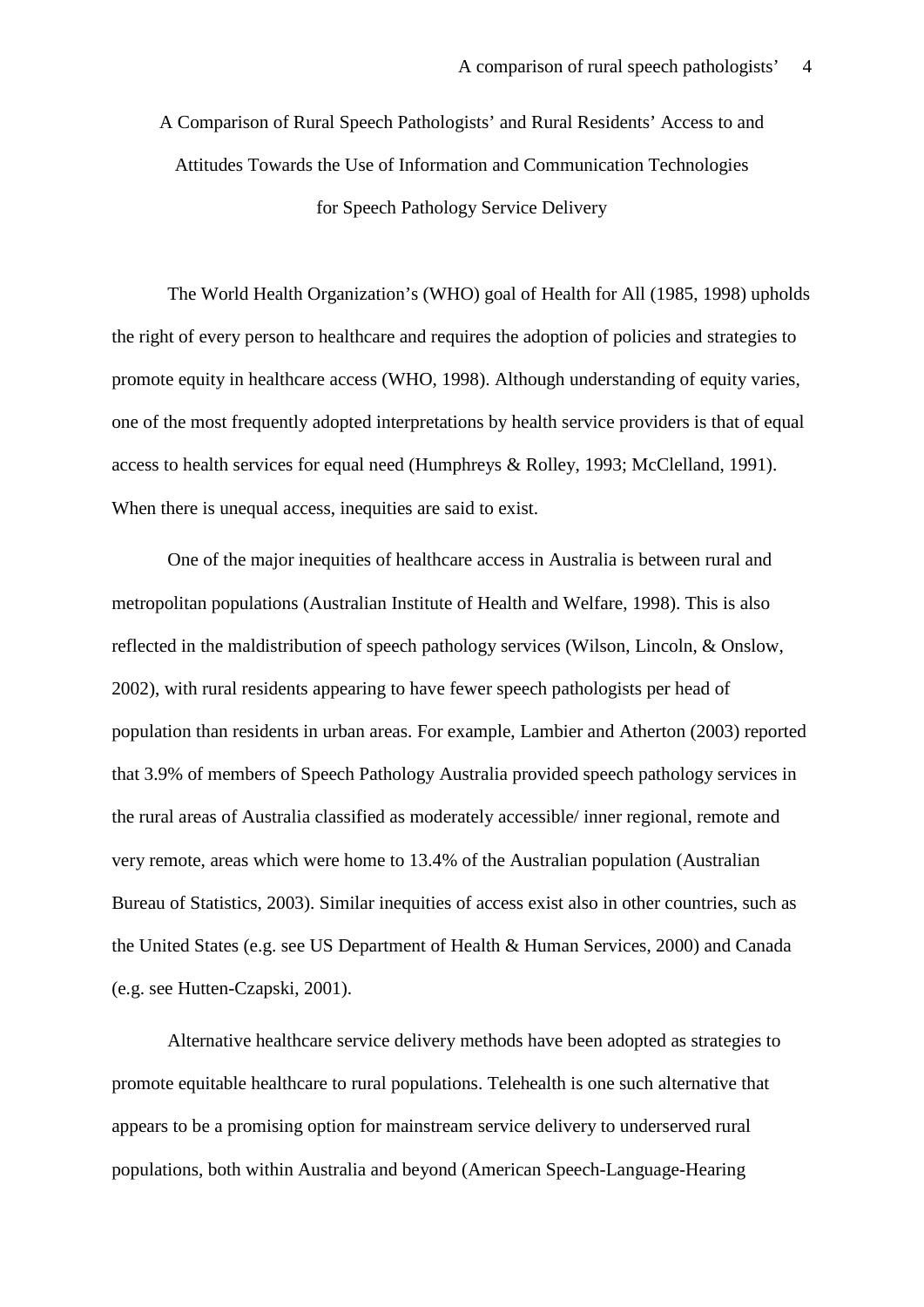Association, 2005; Hornsby & Hudson, 1997; Project for Rural Health Communications & Information Technologies (PRHCIT), 1996; Strong, Trickett, Titulaer, & Bhatia, 1998; Theodoros, 2008; Toyne & Granites, 1995; Wilson et al., 2002). Telehealth is defined as 'the *delivery of healthcare*[italics added] and the exchange of healthcare information across distances using telecommunications and information technology' (National Health Information Management Advisory Council, 2002, p. 1).

Clinical applications of telehealth include consultation, assessment and direct service delivery, client management and documentation, and transmission of diagnostic images (American Speech-Language-Hearing Association, 2005; Serghis, 1999; Stanberry, 2000). For direct clinical applications in speech pathology, technologies that approximate normal face-to-face communication as much as possible are likely to be the most useful (Hornsby & Hudson, 1997; Jerome & Zaylor, 2000). The following features would be beneficial: two way communication (Watson, 1997), the use of both auditory and visual signals allowing the use of nonverbal communication (Hornsby & Hudson, 1997), and real time, synchronous transmission (no delay between sending and receiving the signal) (Hornsby & Hudson, 1997).

Factors influencing uptake of telehealth for telespeech pathology have also been identified. One factor thought to limit the uptake of telehealth applications in speech pathology is ICT illiteracy. In 1997, Parsons concluded that ICT illiteracy and apprehension regarding technology among families and professionals are two reasons why ICT was not widely used as a method of service delivery in speech pathology. Baur (2008) has cautioned also on the impact of the digital divide: that 'the same population groups that have poorer health status also have less access to the internet and health information' (p. 417). Rural residents' perceptions of a health service also contribute to the uptake of services. Health services perceived as appropriate or useful are more likely to be used than those perceived as inappropriate (Swanson, 1999).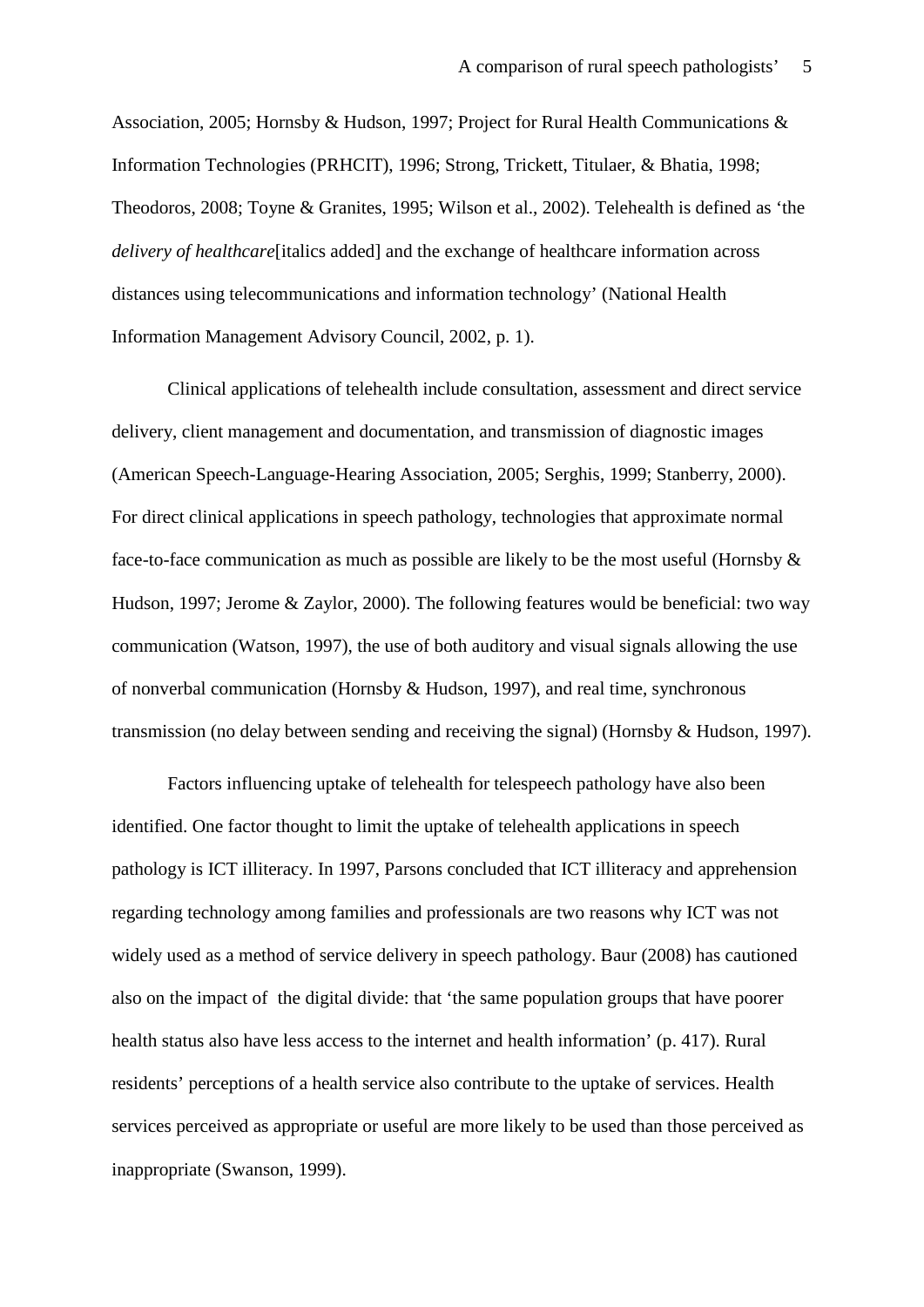Although ICT illiteracy, apprehension, unequal access and acceptance of ICT service delivery are perceived concerns, it is unclear what attitudes and levels of confidence with ICT are held by speech pathologists and potential consumers, and whether those attitudes affect the uptake of ICT as a method of service delivery. If ICTs are to be used as a solution to addressing inequity in healthcare, these factors need to be investigated. The match between clinician and potential consumer attitudes, knowledge and skills for the use of ICT for service delivery also needs to be investigated. This paper presents results from two studies that begin to address these needs. These studies asked:

1. What are the access and attitudes of rural New South Wales (NSW) residents towards the use ICT for delivery of speech pathology services?

2. What are the access and attitudes of rural NSW speech pathologists towards the use ICT for delivery of speech pathology services?

3. Are there differences in the access and attitudes of rural speech pathologists and residents towards the use of ICT for delivery of speech pathology services?

The methods and data analysis used in the two studies are described separately below. The results are then jointly discussed.

#### Method

Two related studies were conducted to describe access to and attitudes towards the use of ICT for speech pathology service delivery. The first study sought to describe the perspectives of rural NSW residents who are potential consumers of telespeech pathology services (Pattie, 2004), while the second study focussed on the perspectives of speech pathologists in rural NSW who potentially might deliver telespeech pathology services (Dunkley, 2004).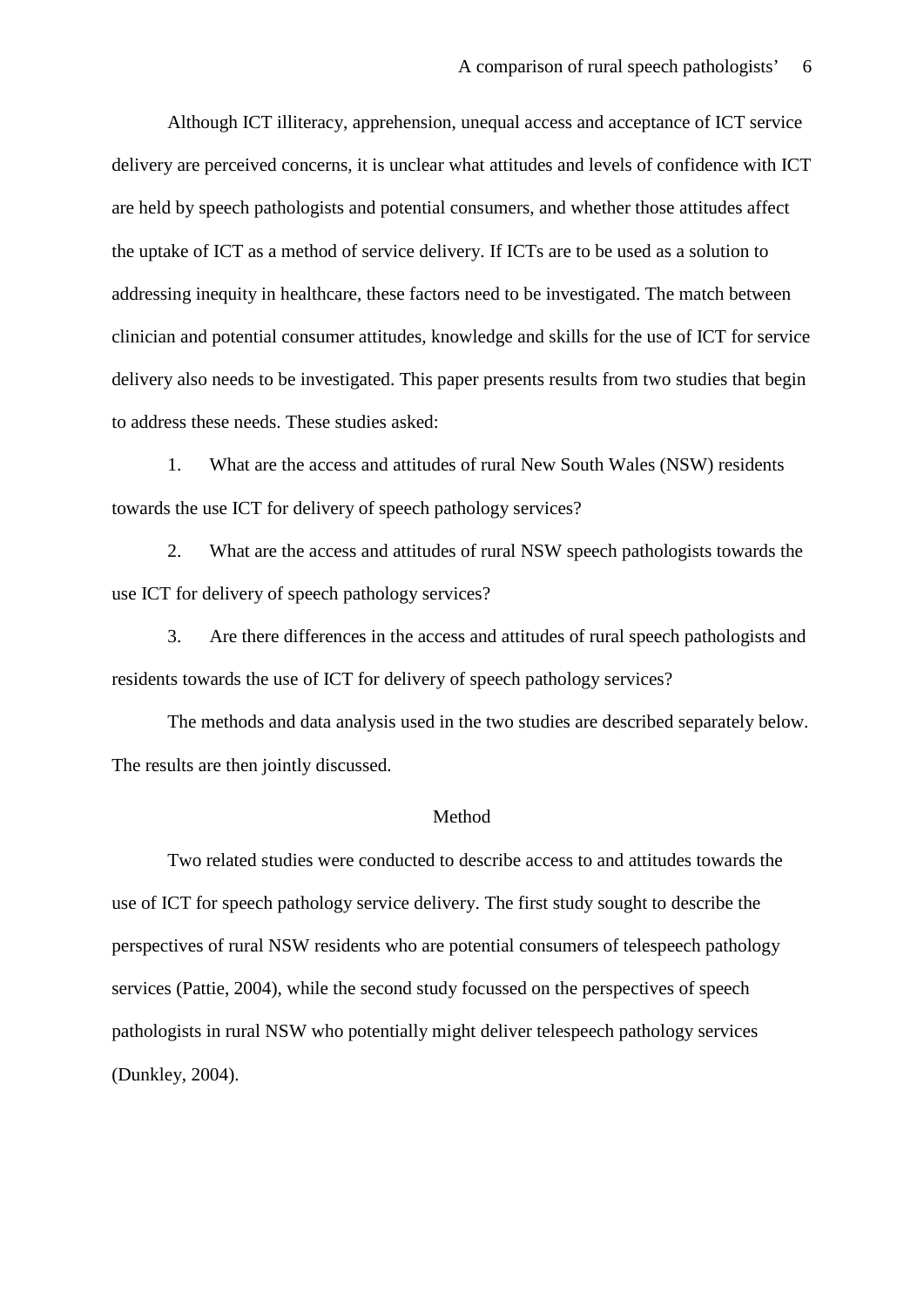#### *Study 1: Perspectives of Potential Rural Consumers of Speech Pathology Services*

Study 1 used a combination of quantitative and qualitative methodologies to elicit and analyse responses to a questionnaire and telephone interview. Questionnaires were sent to 1100 branch members by the NSW Branch of the Isolated Children's Parents' Association (ICPA) with a letter explaining to participants the purpose and benefits of the research, issues of confidentiality, instructions for completing the questionnaire, and contact information for the researchers and ethics committee. In addition, members were invited to consent to participate in a short qualitative telephone interview, further exploring their attitudes towards the use of ICT for telespeech pathology services. A follow up letter and invitation to complete the questionnaire electronically were sent to the ICPA members on the association's email list to encourage more people to respond after the initial closing date for returns.

The data from the questionnaires were analysed using simple frequency counts and non-parametric correlations, and the interview data were analysed using content analysis (Patton, 1990). Further details of the research methods can be found in Pattie, McAllister and Wilson (2005).

#### *Respondents.*

Forty-three of the 1100 members of the NSW branch of the ICPA to whom the questionnaires were sent responded to the questionnaire, giving a response rate of 3.9%. Respondents ranged in age from 25-34 years to 45-54 years with a mode of 35-44 years. Forty one were female, two were male. They represented a range of ages, levels of education and industries of work and included six health professionals.

Twenty one of the respondents consented to complete a follow up telephone interview. Of these respondents, 10 were selected using the principles of purposive sampling (Patton, 1990). The following criteria were used to purposively select interviewees: differing levels of access to the technologies, residence in areas of NSW of differing geographic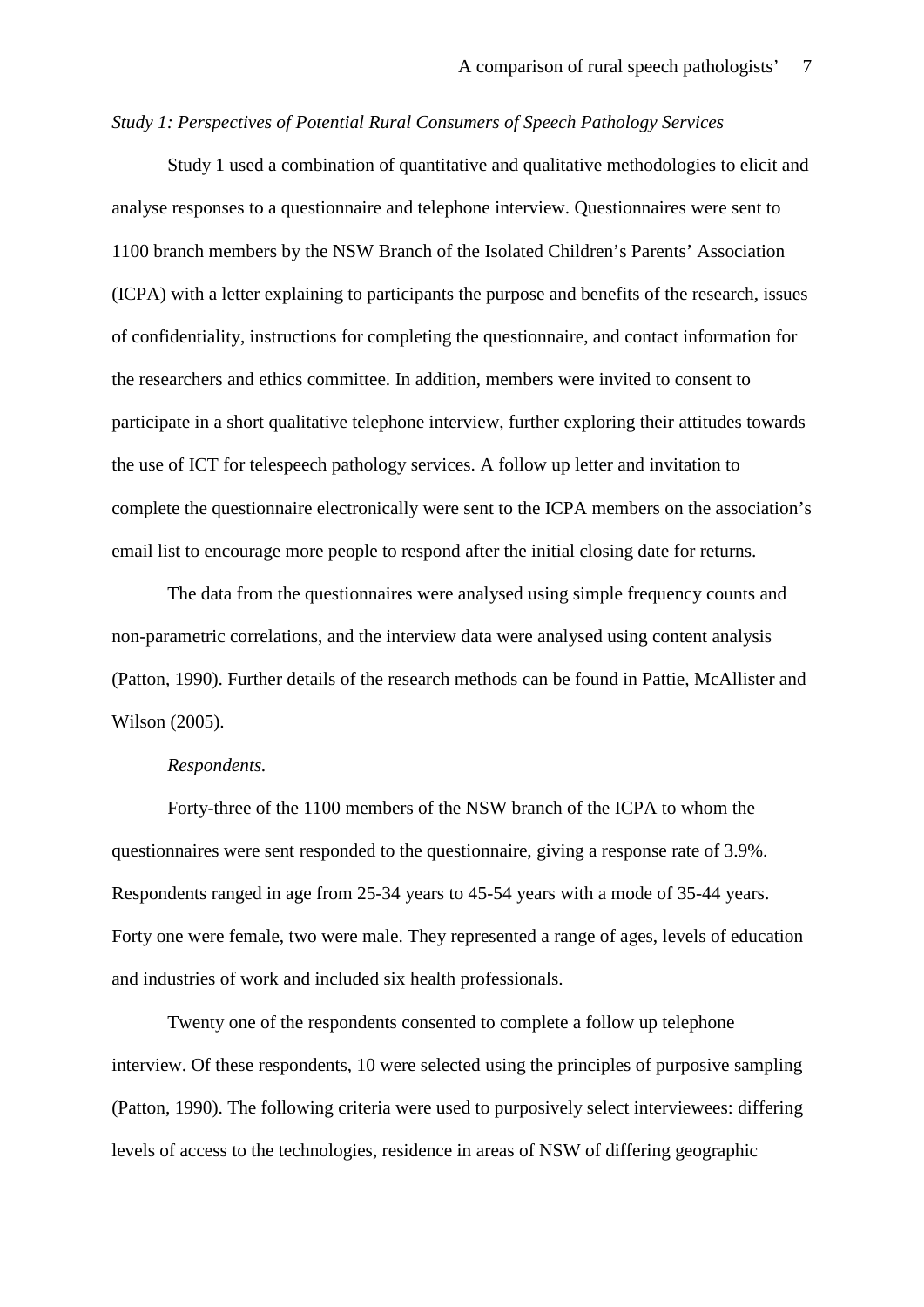accessibility, differing levels of experience and confidence in the use of ICT, and inclusion of people both with and without previous experience of speech pathology services.

#### *Questionnaire.*

A written questionnaire consisting of 32 questions, designed by the researchers, was used to collect quantitative data about respondents' access to a range of ICT facilities (nine questions), their current use of these technologies (four questions), confidence using the technologies (one question), and who in the family knows most about each technology (one question). Demographic information was also collected. This included participants' need for and experiences of speech pathology services (five questions), where participants lived (three questions), and nine other questions requesting information such as age, income, and industry/ type of employment. Most questions (18) were multiple choice tick boxes, three were self-rating scales and 11 were short answer questions. Informants involved in piloting the questionnaire took between 10 and 25 minutes to complete the questionnaire, with a mode of 15 minutes.

#### *Interviews.*

A flexible interview protocol (Minichiello, Aroni, Timewell, & Alexander, 1995) was used to explore several topics during the interviews, which each took between 15 and 35 minutes to complete. Respondents with previous experience of speech pathology services were asked to compare prospective ICT-delivered speech pathology with their experiences of face-to-face speech pathology. All respondents were asked to describe their attitudes towards using the technology for receiving health services, speech pathology in particular.

Other topics explored with interview respondents included the reasons why they might not want to use ICT for speech pathology services and the modes of service delivery respondents would prefer more or less than delivery using ICT. The types of training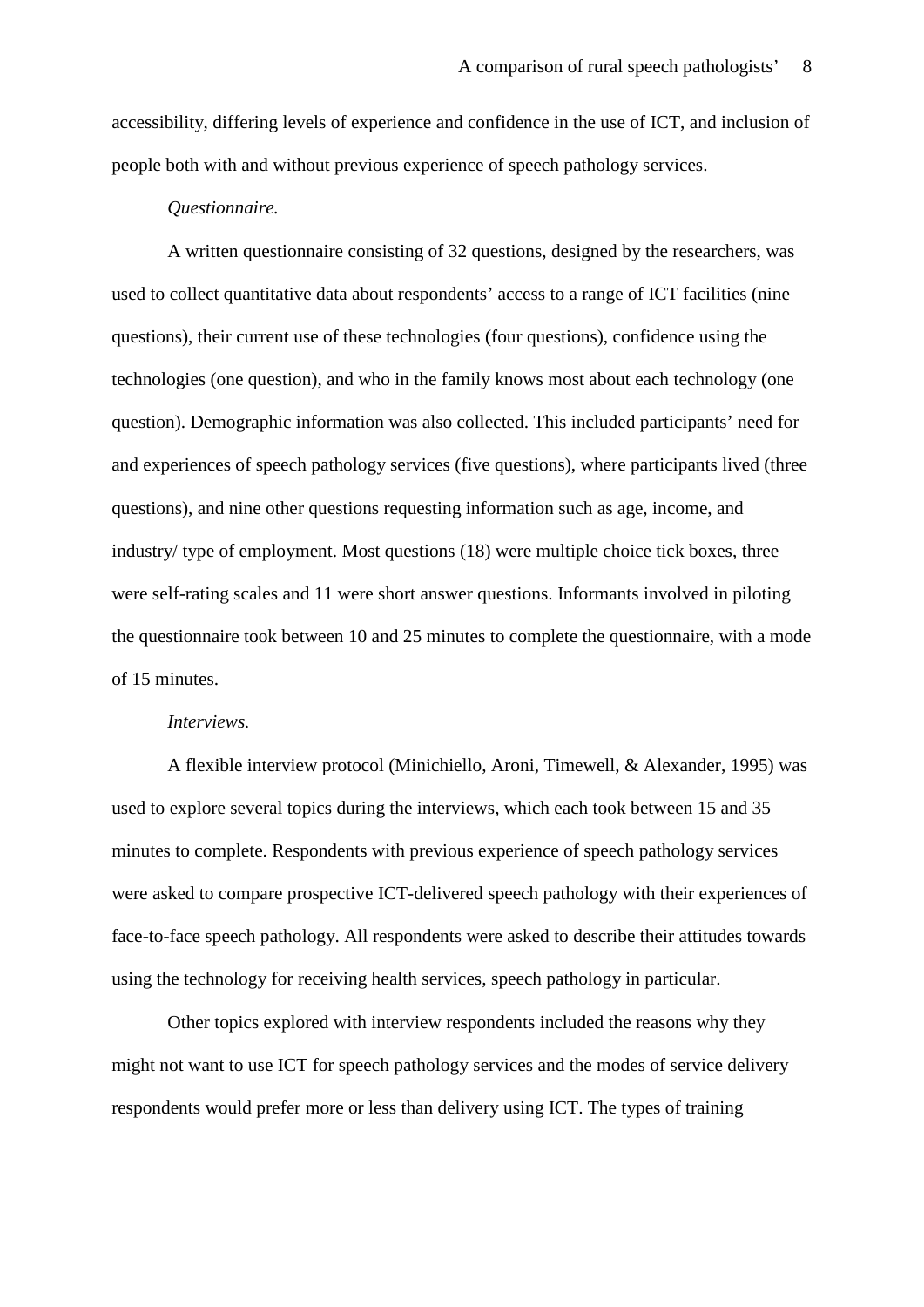respondents would prefer with unfamiliar technologies in order to become confident in their use were also discussed.

#### *Study 2: Perspectives of Rural Speech Pathologists*

Like Study 1, Study 2 utilised a mixed method approach. A questionnaire was sent to 210 rural speech pathologists on the Charles Sturt University NSW clinical placements database. The university fieldwork administration officer mailed to potential respondents a letter explaining to participants the purpose and benefits of the research, issues of confidentiality, instructions for completing the questionnaire, and contact information for the researchers and ethics committee. In addition, respondents were invited to consent to participate in a short qualitative telephone interview, exploring their attitudes towards the use of ICT for speech pathology services.

As with Study 1, data from the questionnaires were analysed using simple frequency counts and non-parametric correlations, and the interviews were transcribed and analysed using content analysis (Patton, 1990). A forthcoming paper (McAllister, Dunkley, & Wilson, 2008) describes the data analysis and other aspects of the results in more detail.

#### *Respondents.*

Forty nine questionnaires were returned in reply-paid envelopes, a response rate of 23.3%. Study 2 respondents ranged in age from 20-24 years to 50-54 years, with a mode of 25-29 years. Forty seven informants were female, two were male and 92% were from an Anglo Saxon/Anglo Celtic background, consistent with the demographics of speech pathologists in Australia (see Lambier, 2002). Professional experience of the informants ranged from 0.5 years to 20 years full time equivalent, with a mode of 0.5 years experience and an average of 5.5 years experience.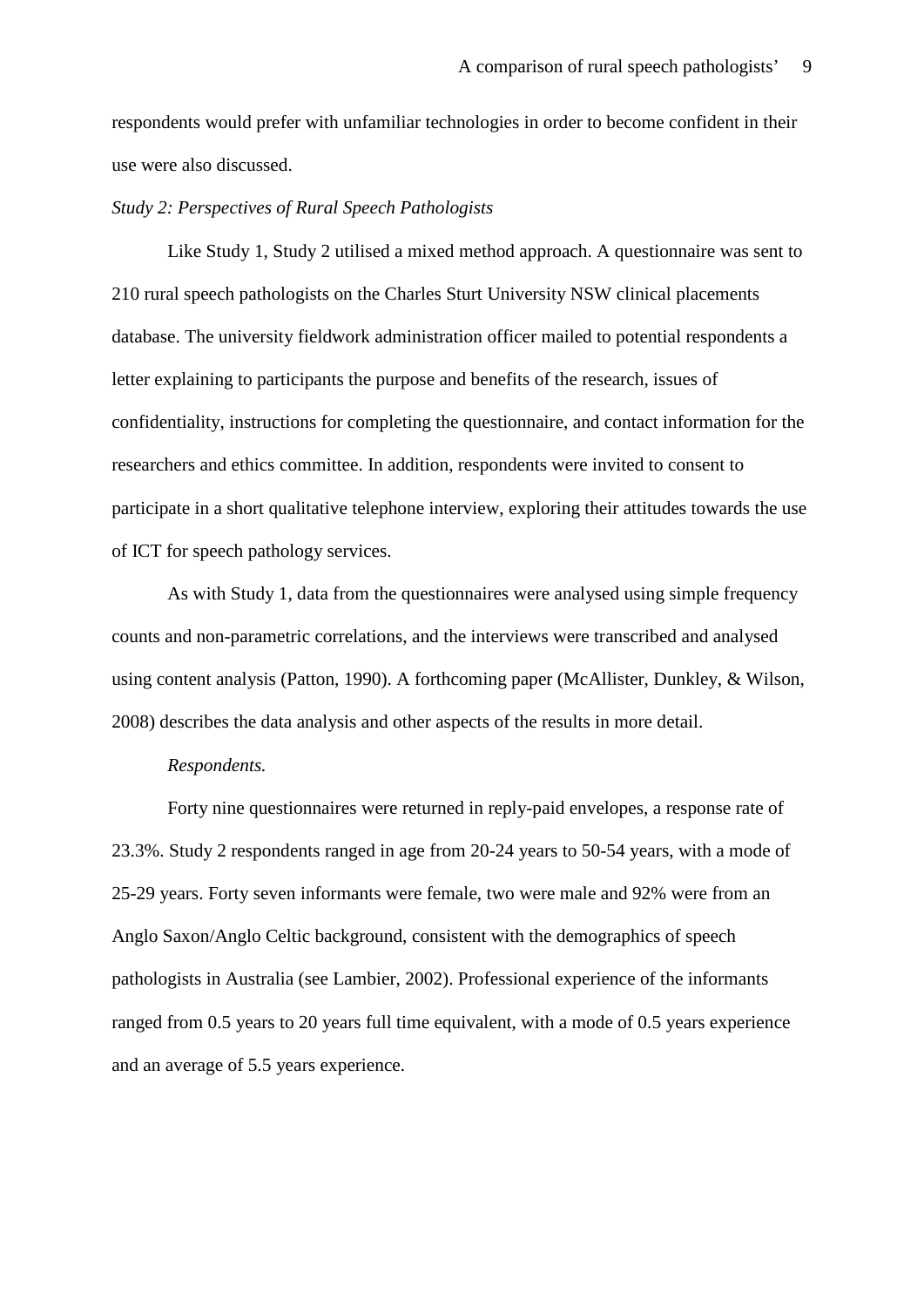#### *Questionnaire.*

The questionnaire in Study 2 contained 22 questions relating to the accessibility of ICT and the informants' experiences using ICT. Questions were a combination of tick-a-box, short answer, and self rating scales. Descriptive statistics and content analysis were used to analyse the data obtained.

#### *Interviews.*

Using principles of purposive sampling (Patton, 1990), four suitable candidates were selected from among the speech pathologists who had indicated on their returned questionnaires that they would like to participate in telephone interviews. These participants were selected based on their access to ICT, professional experience, and positive and negative attitudes toward ICT, as expressed on the questionnaire. Two of the interview informants were 40-45 years old and had worked as speech pathologists for over 15 years. The other two informants were aged 20-24 years and had worked as speech pathologists for less than 3 years. All four were female and from an Anglo Saxon/Anglo Celtic background. Interview questions covered topics such as the perceived impact ICT has had on speech pathology to date, what future impacts ICT might have, and possible solutions to barriers of ICT access and use. The interview took an average of 30 minutes to complete.

#### *Comparison of Quantitative Results of Questionnaires*

Both questionnaires required respondents to answer some questions using rating scales. For example, rural residents were asked to describe their ease of access to a range of ICTs using scales from 1 (*no access*) to 7 (*very easy access*). A similar question completed by speech pathologists used scales from 1 (*not at all easy*) to 5 (*very easy*). The scales used were different because the two research projects were conceived and conducted as separate projects. Therefore, in order to enable comparison between the two data sets, the raw data have been converted into indices with potential values from 1 to 100, weighted to take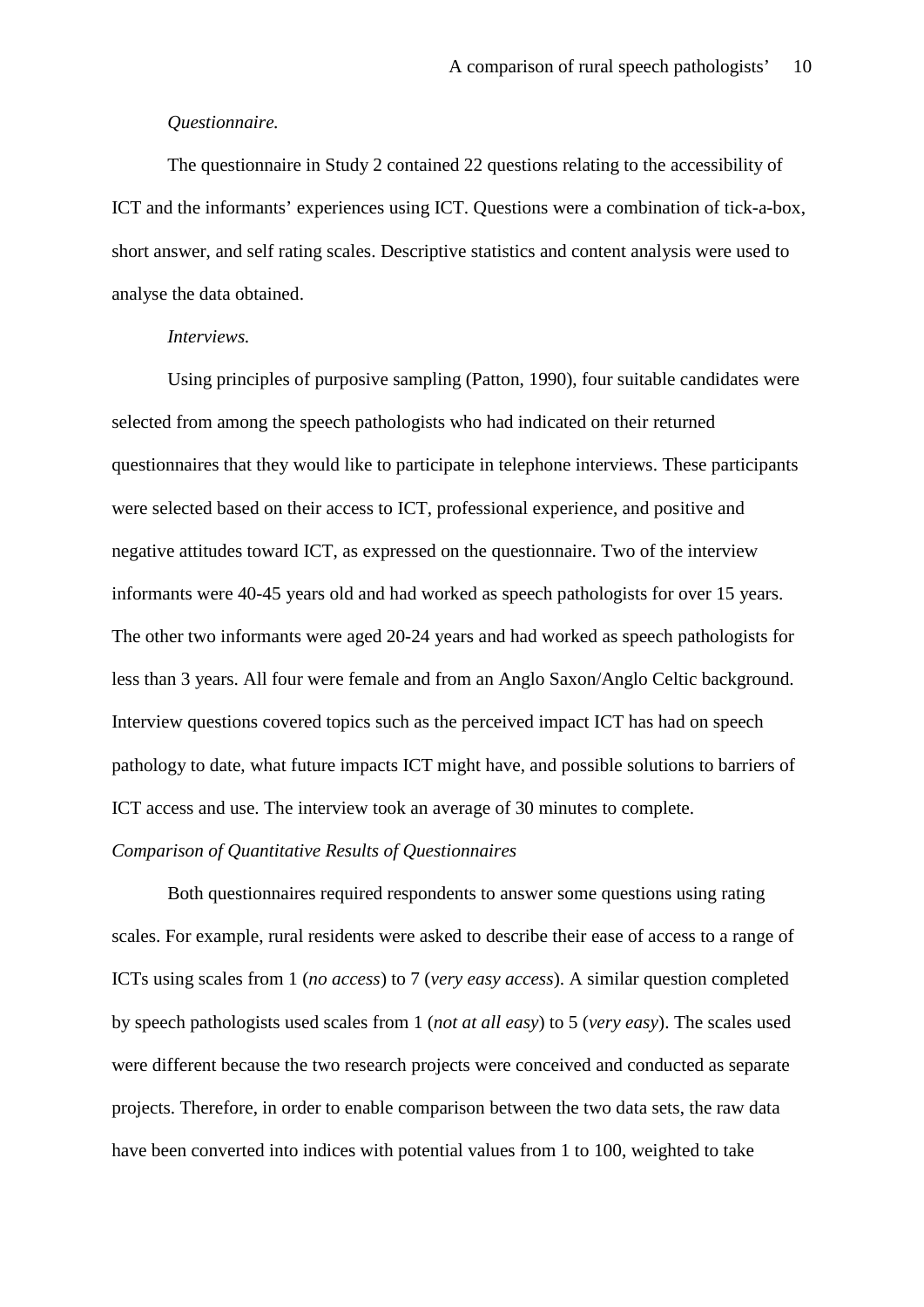account of the range and frequency of responses to the questions. An identical procedure was used for the data pertaining to rural residents' and speech pathologists' confidence with using a range of ICTs.

#### Results

#### *Access to Information and Communication Technologies*

Rural residents reported on their access to technologies in one or more of the following places: home, work, school, local library, council offices, hospital, or health centre. Speech pathologists reported only their access to these technologies at work. Figure 1 contains data reflecting the reported ease of access of respondents to a range of technologies.

#### [Insert figure 1 about here]

As seen in figure 1, rural residents had easy access to the following technologies: computers, CD-ROMs, internet, email, and VCRs or DVDs; while speech pathologists had the same level of access to only computers and email. The technologies of most interest for telespeech pathology service delivery (videoconferencing and webcam) were much less accessible for rural residents with nearly half the respondents (49%) reporting that both technologies were not at all easy to access. Thirty one percent of speech pathologists reported videoconferencing as neither easy nor difficult to access and 92% reported webcam as not at all easy to access.

Table 1 shows frequency of access to ICT by rural residents and speech pathologists. It demonstrates how frequently technologies were actually accessed as opposed to whether or not they could be accessed. It can be seen that a higher percentage of speech pathologists access computers and email more frequently compared with rural residents. Table 1 also demonstrates that speech pathologists and rural residents rarely used videoconferencing and webcam.

[Insert table 1 about here]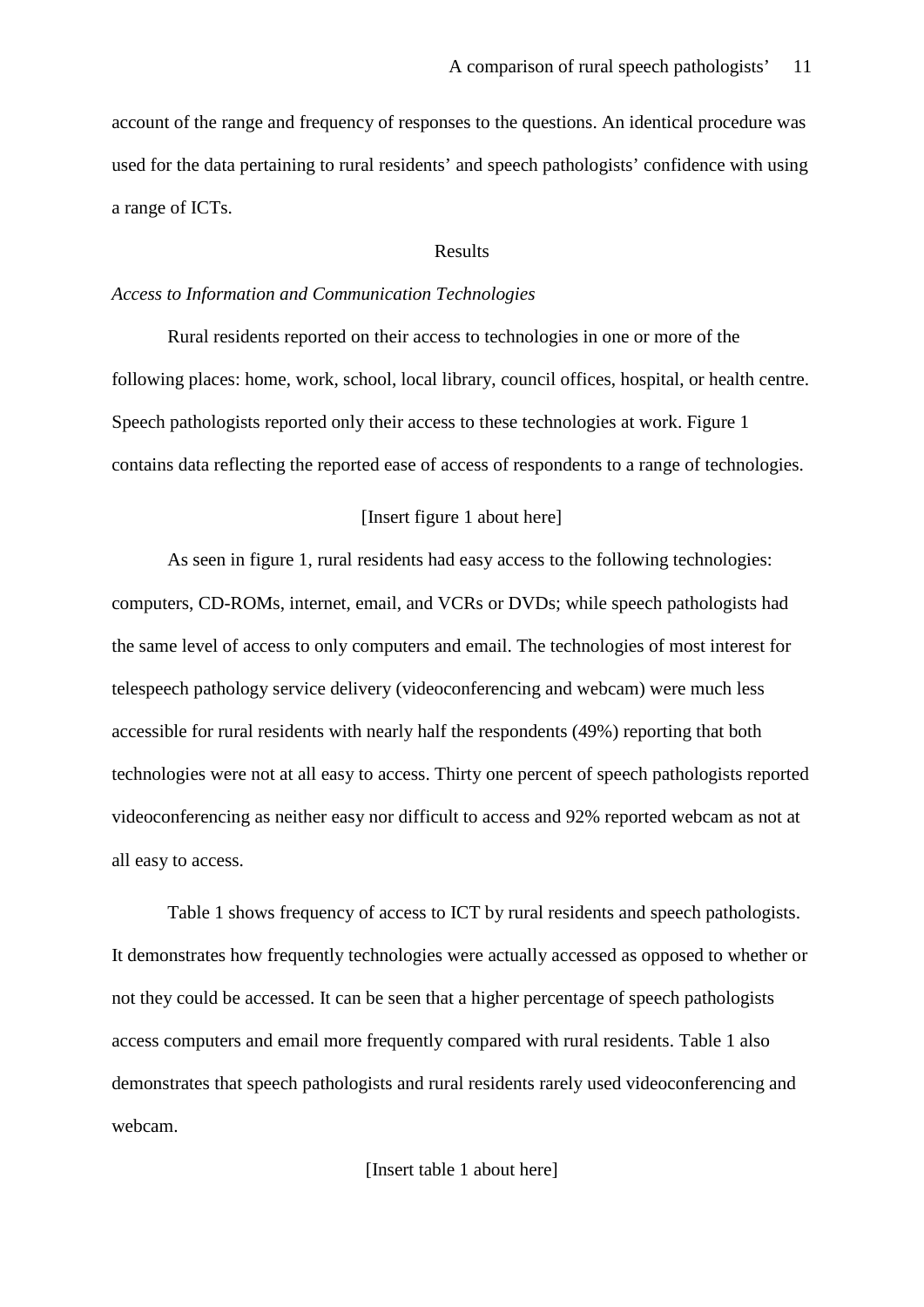Both studies used open-ended questions to explore how respondents utilised technologies. As table 2 demonstrates, both clinicians and rural residents used technology for a range of purposes. Table 2 shows that rural residents used technologies for both personal and professional uses, including some relatively sophisticated applications such as guitar lessons. Study 2 did not ask speech pathologists to describe personal use of technologies. However, for work purposes, they appear to use fewer synchronous technologies than do rural residents.

#### [Insert table 2 about here]

Respondents to each study used a scale to identify their level of confidence in using ICT. Figure 2 contains data comparing clinicians' and rural residents' levels of confidence for using a range of technologies.

#### [Insert figure 2 about here]

Figure 2 demonstrates that speech pathologists were *very confident* with using email, the internet, VCRs and video cameras, and that rural residents were slightly less confident with these same technologies. Both rural residents and speech pathologists reported not being at all confident using those technologies having potential for synchronous telespeech pathology services, such as satellite telephones, videoconferencing and webcams. *Attitudes Toward the Use of Information and Communication Technologies* 

Analysis of responses to open ended questions from the questionnaires and of the interview data revealed that there were both personal and systemic barriers to the uptake of ICT for both speech pathologists and rural residents. The selection of typical comments made by the respondents presented in boxes 1 and 2 demonstrates these personal and systemic barriers.

> [Insert box 1 about here] [Insert box 2 about here]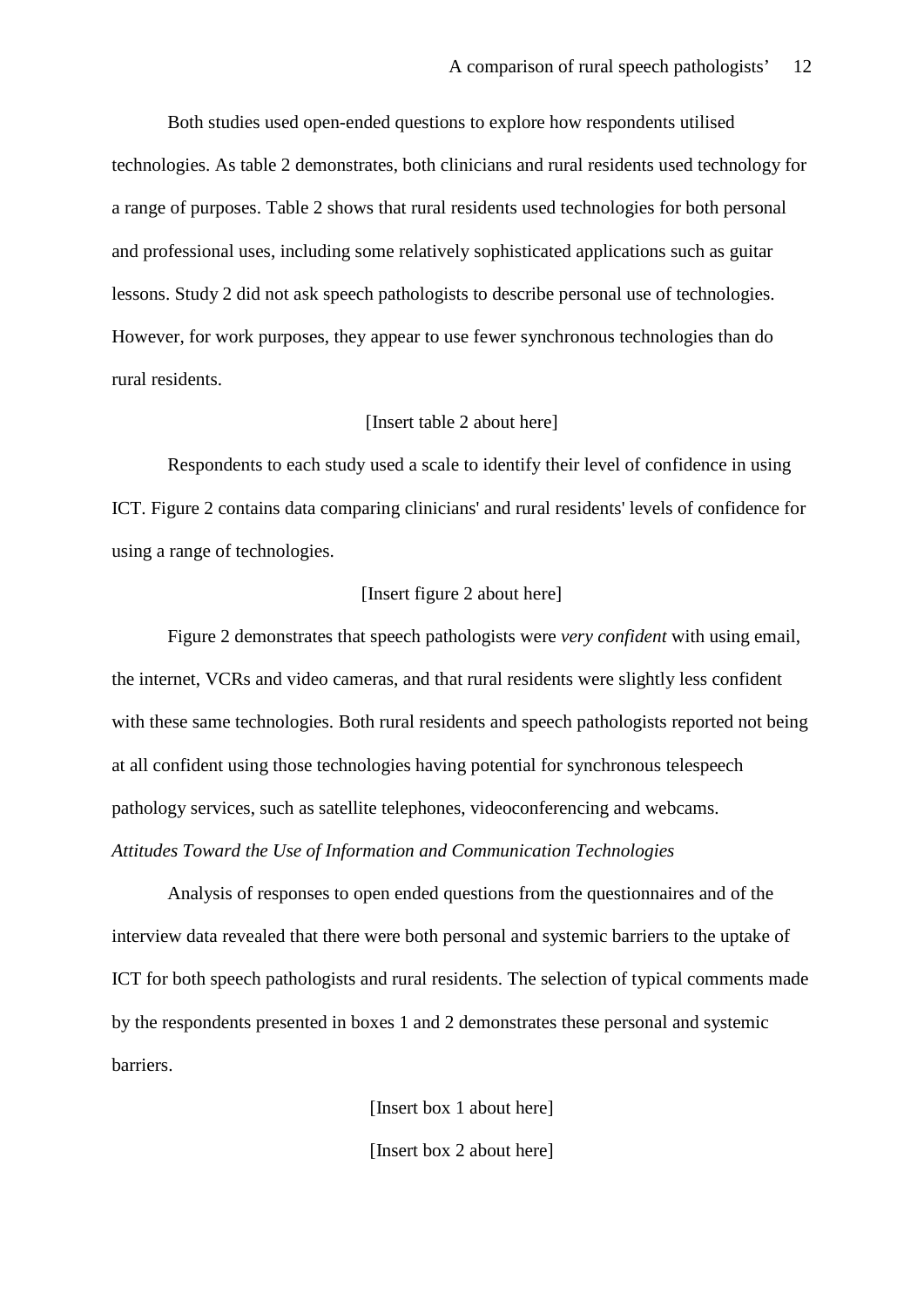#### Discussion

Two related investigations were conducted simultaneously to provide preliminary data on the access and attitudes of potential rural NSW speech pathology consumers and of speech pathologists toward ICT. Data from the two studies were compared in order to highlight similarities and discrepancies in attitudes and to identify any areas of mismatch between consumers' and speech pathologists' perspectives.

Access to ICT for rural residents had been reported as a major barrier to service delivery by ICT in a number of studies (PRHCIT, 1996). Therefore, it was expected that rural residents' access to these technologies would be significantly poorer than speech pathologists' access. However, the results of these two studies were surprising, in that rural families had considerably more access to a range of ICT than might be expected, whereas speech pathologists had considerably less access to ICT than expected.

Not surprisingly, speech pathologists' low confidence with ICT was linked to poor access to technology in their workplace. Of concern was the finding that speech pathologists erroneously believed that many rural consumers of health services would have poor access to ICT and negative attitudes towards receiving telespeech pathology. As further discussed below, our results do not support these beliefs.

In addition to rural residents' easier access, more frequent use, and higher levels of confidence for using ICT, rural residents reported a significantly wider than expected range of uses for the technologies they access. Families were using their ICT access for a range of purposes and were mostly positive towards the concept of telespeech pathology service delivery, believing it could save time and money, and increase the availability of services. By contrast, speech pathologists' uses for ICT were more limited, probably partly because of their poorer workplace access to even basic ICT such as the internet. Although many speech pathologists potentially had access to videoconferencing, few used this service to deliver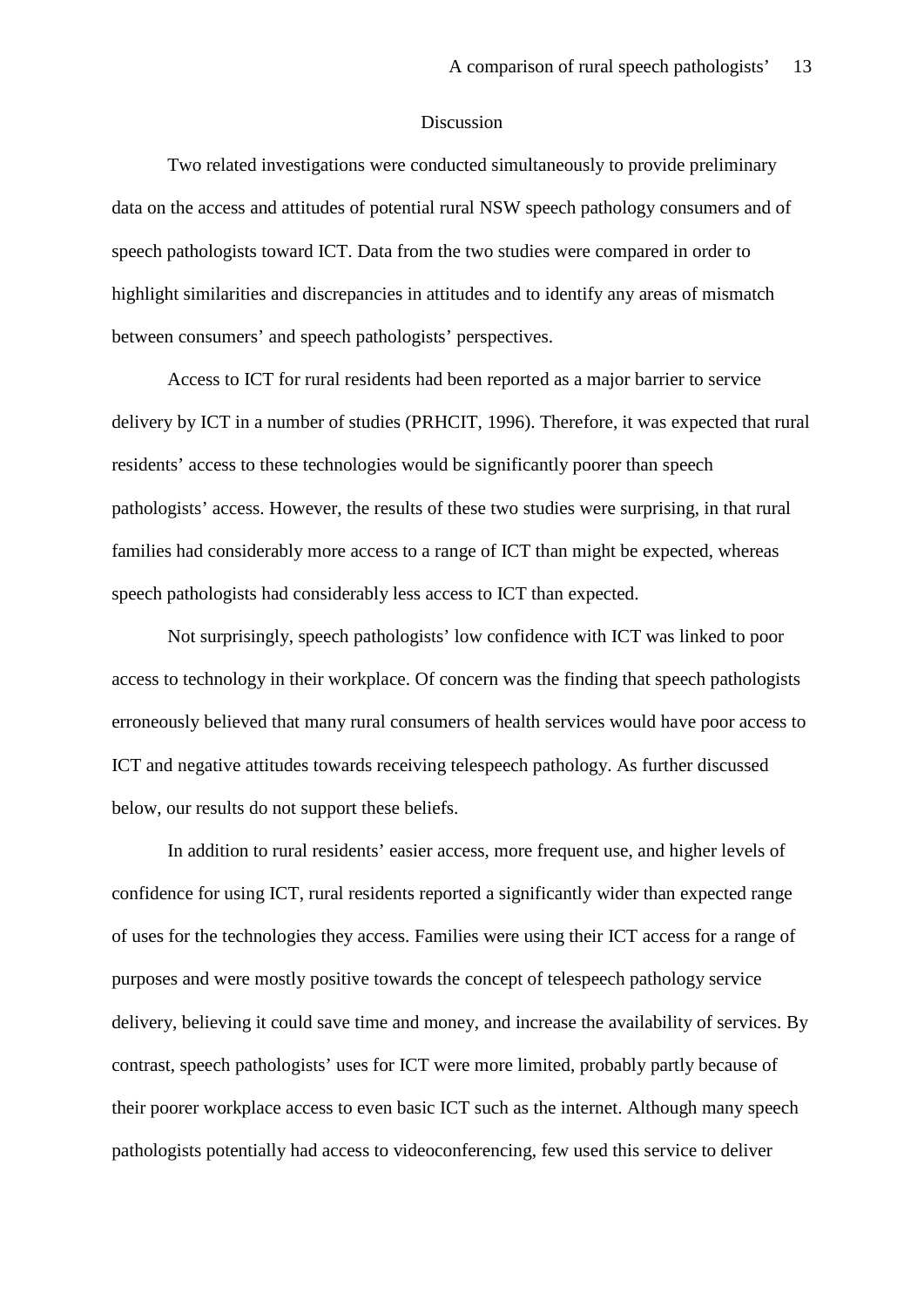speech pathology services. Few had used webcam and the majority were unaware of the potential of satellite telephones.

One systemic barrier identified by the respondents of the two studies was the cost of infrastructure. Our studies revealed that speech pathologists' understanding of what rural residents were able to access was inaccurate. Speech pathologists in Study 2 commented they thought rural residents in remote settings are 'often not in good financial situations and will not have [access to] ICT' and that this may pose insurmountable barriers to developing telehealth service delivery. Although several rural residents acknowledged that ICT infrastructure was expensive, the study indicated that rural residents have easier access to a broad range of technologies than was thought by speech pathologists. Federal government initiatives such as the Higher Bandwidth Incentive Scheme (HiBIS) and Broadband Connect have made ICT available to many remote Australians (Department of Communications, Information Technology and the Arts, 2005).

Another barrier identified by both rural residents and speech pathologists was the need for ICT training and support, a finding consistent with other research (e.g. McCulloch & Sterling, 2006; Taylor & Lee, 2005). However, rural residents appeared more motivated to learn how to use ICT and to develop services using technologies than speech pathologists, because of their isolation and the absence of alternative services. Several rural residents reflected on the time that could be saved by using a webcam link up from home rather than travelling up to half a day for face-to-face appointments. They were asked whether the need to learn to use the technology would be a barrier to them embracing telehealth. One talked about their satellite internet connection: 'The stuff was just dumped, but we figured it out. If there's no alternatives and you're on your own, that's what you do. Now we use it all the time'. Speech pathologists may not recognise this motivation of rural residents to use ICT, as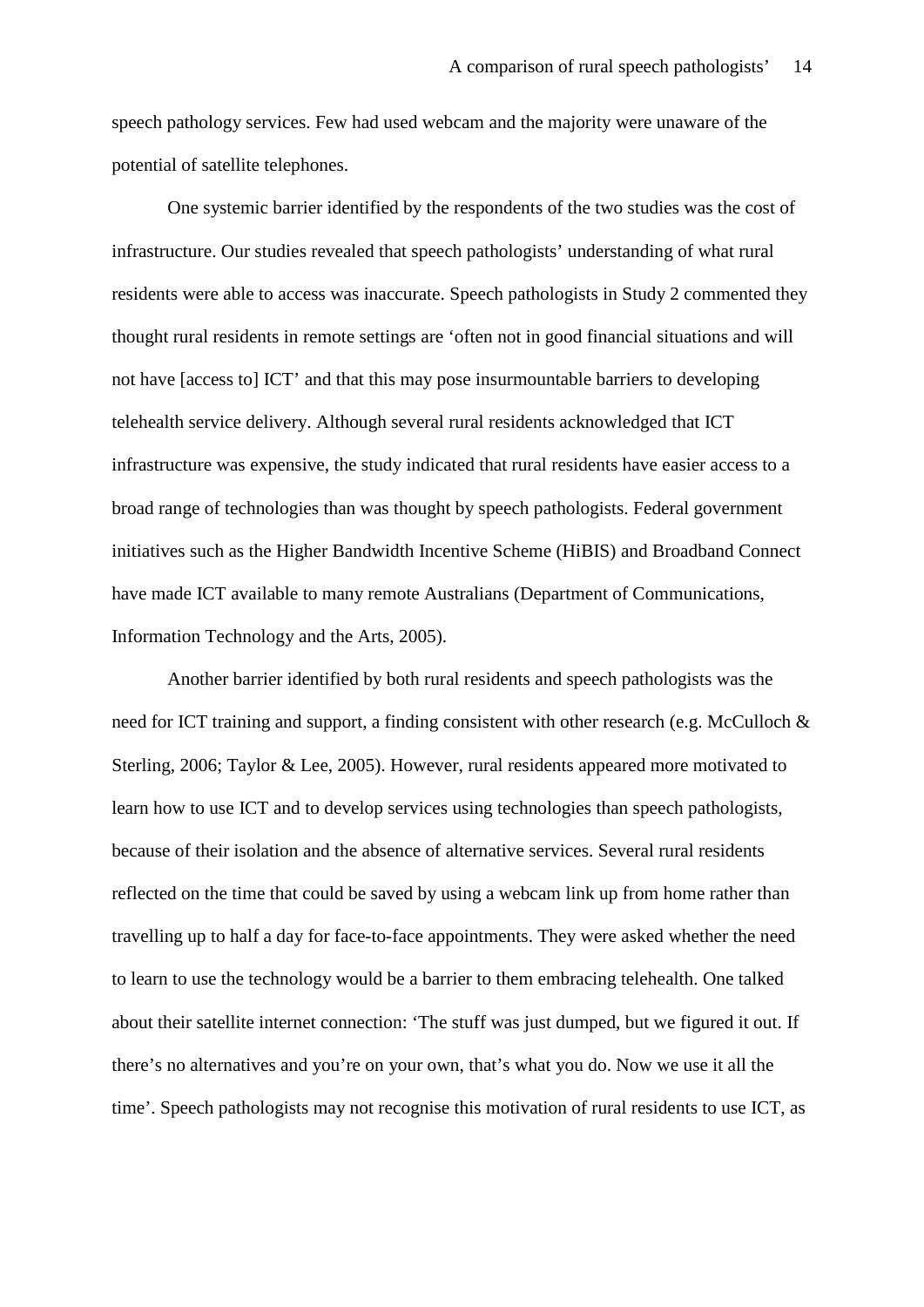speech pathologists erroneously believed rural residents have little access to ICT in the first place.

A final identified potential barrier to using ICT for service delivery was the concern that a telehealth service could not and should not replace a face-to-face service. Speech pathologists believed that current technology was not advanced enough for many clinical activities, but also 'because of the nature of people [they] work with we need to be a lot more hands on. Especially with feeding. You can't exactly just do that over the phone or by a videoconference'. Rural residents similarly believed that personal contact was important for effective service: 'I don't think the electronic system will ever, ever replace a heart to heart, face-to-face, eyeball each other across the table type approach to it [healthcare]'. Their views accord with those expressed by Cornford and Klecun-Dabrowska (2001) who caution against 'substitution of care with treatment' (p. 161). However, rural residents saw telespeech pathology services as an opportunity to supplement very infrequent services or to enhance communication currently occurring via telephone.

Speech pathologists and rural residents proposed similar solutions to their perceived barriers for implementing ICT as a means of providing speech pathology services. Both groups reflected on the need for government support for increased ICT infrastructure, adequate support, and education in the use of ICT. However, rural residents were willing to invest their own time to learn to use ICT whereas speech pathologists interviewed in our study expected employers to provide time for training and pay for the training itself. An additional concern reported by speech pathologists was the need for continued research into the efficacy of ICT for service delivery. Fortunately, research in telespeech pathology (e.g. Constantinescu, Theodoros, Russell et al., 2007; Fairweather, Parkin, & Rozsa, 2004; Hill et al., 2006; McAllister, Wilson, & Atkinson, 2008; Mashima et al., 2003; Perlman & Witthawaskul, 2002; Waite et al., 2006; Wilson, McAllister, & Atkinson, 2006; Wilson,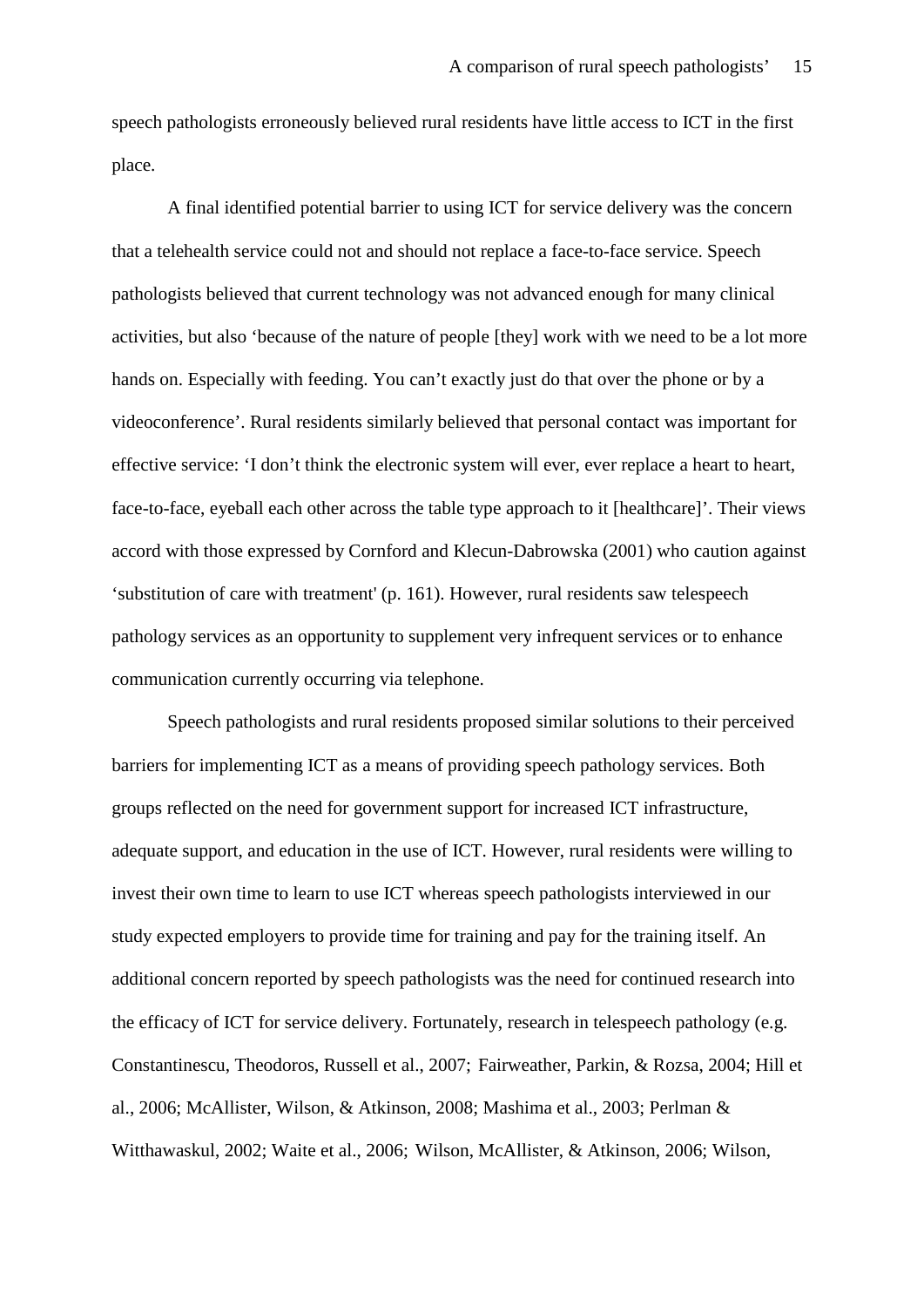Onslow, & Lincoln, 2004; Wilson, Atkinson, & McAllister, 2008) is beginning to address this concern.

#### Conclusions and Implications

The two concurrent studies reported here have identified access and attitudes to ICT appropriate for telespeech pathology of small samples of rural residents and speech pathologists. These two studies have limitations. There was a low response rate by rural residents that may have lead to non-representative results. Also, the uses of ICT reported by rural residents and speech pathologists in these two studies could not easily be compared, because speech pathologists' use of technology only at work was investigated, whereas rural residents reported on their use in both work and domestic and leisure aspects of life.

Nonetheless, some important findings and implications emerged from the studies. A key finding of these studies is the mismatch between access and attitudes between rural residents and speech pathologists. Overall, speech pathologists' misperceptions of rural residents' access to technology and attitudes towards telespeech pathology services constitute a barrier to the establishment of such services. Speech pathologists participating in the study thought that access to ICT in rural and remote NSW was very poor and that telespeech pathology services would be unacceptable to rural residents. Speech pathologists' statements relating to both ICT and telehealth service delivery are predominantly negative (Dunkley, 2004). Rural residents' responses relating to high levels of access to technologies and willingness to participate in telespeech pathology services appear to be incongruent with perceptions of NSW speech pathologists. This incongruence has significant implications for the adoption of telehealth as a service delivery alternative for rural and remote speech pathology. The results indicate a need for funded training for speech pathologists in uses of ICT for service delivery. The results also highlight the need for more research and better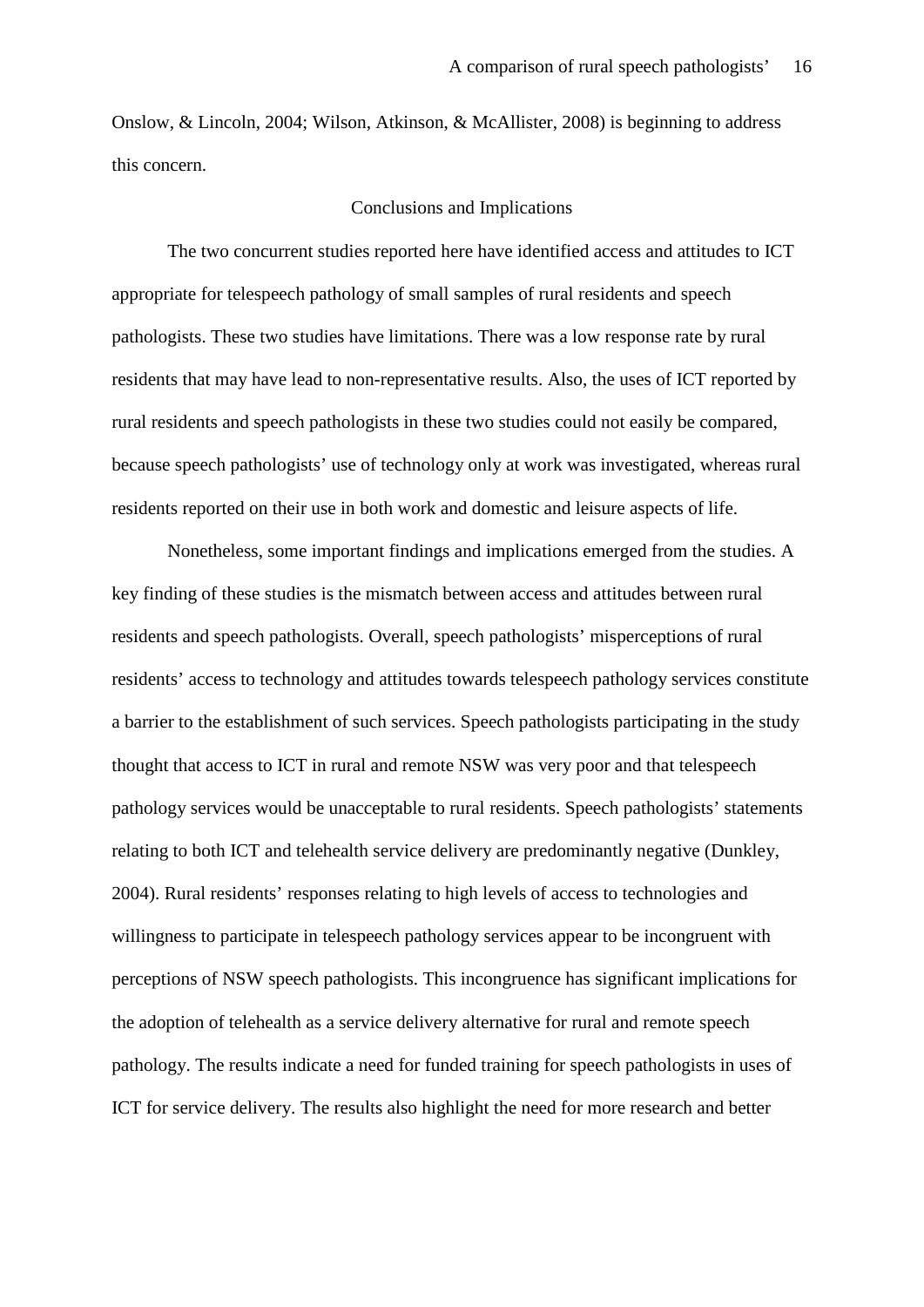communication between professionals and rural residents in planning future service delivery, a need that extends beyond NSW and Australia to the international context.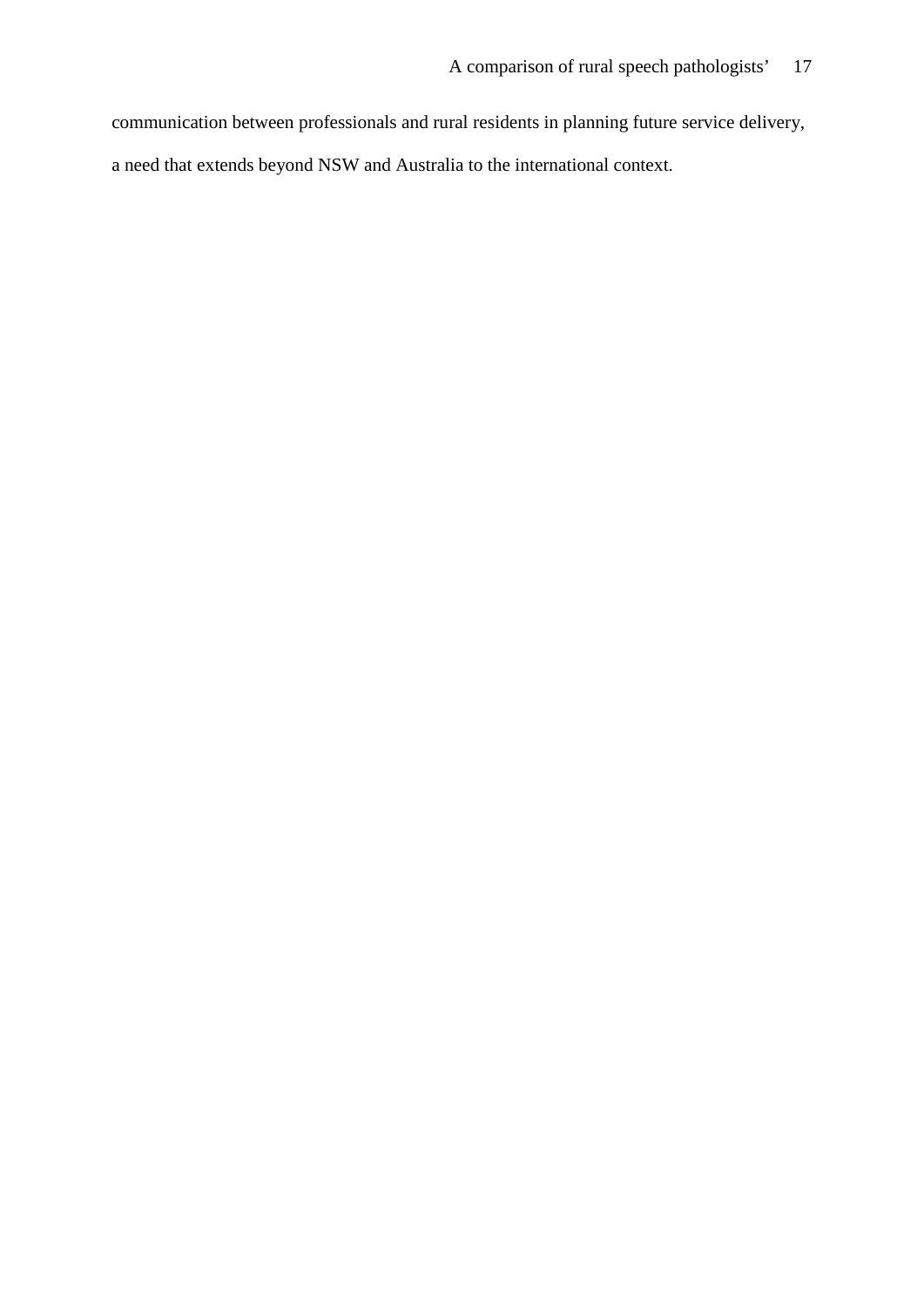#### Acknowledgments

The authors wish to acknowledge the generosity of the New South Wales Branch of the Isolated Children's Parents' Association who managed the mail out of the questionnaires for Study 1.

This research was conducted in accordance with the ethical standards of Charles Sturt University's School of Community Health Student Research Ethics Committee (reference numbers EC/04/01 and EC/03/04) and with the Helsinki Declaration of 1975, as revised in 1983.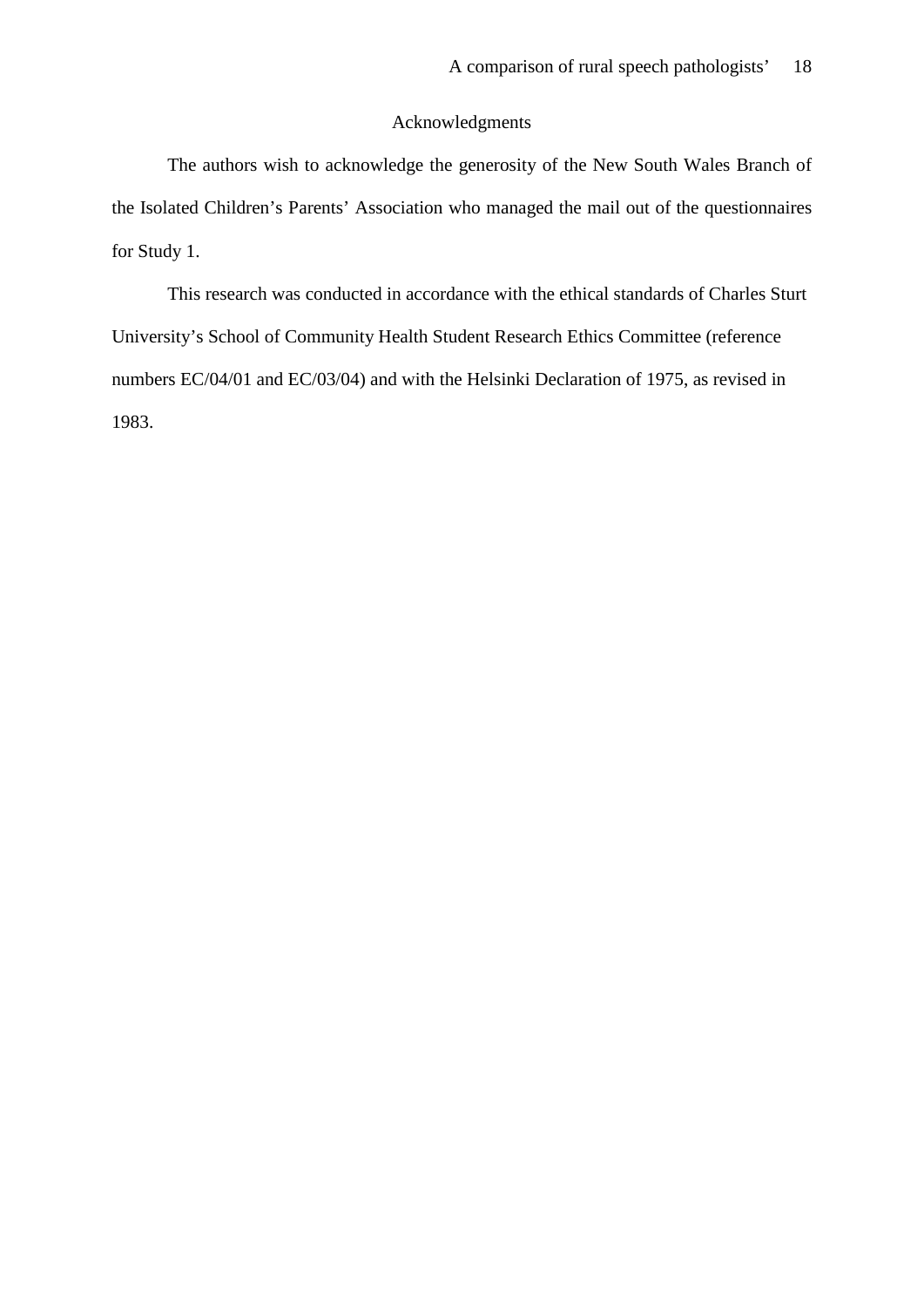#### References

American Speech-Language-Hearing Association (2005). Speech-language pathologists providing clinical services via telepractice: Technical report. *ASHA Supplement 25*, in press. www.asha.org/members/telepractice/ accessed 29 April, 2008.

Australian Bureau of Statistics (2003). *Australian Social Trends*. Doc. no. 4102.0. http://www.abs.gov.au/AUSSTATS/abs@.nsf/2f762f95845417aeca25706c00834efa/a dd11adceb024dfaca2570eb0082e465!OpenDocument accessed 29 September, 2008.

Australian Institute of Health and Welfare. (1998). *Australia's health 1998.* (AIHW Catalogue no. AUS 10). Canberra, Australia: Author.

- Baur, C. (2008). An analysis of factors underlying e-health disparities. *Cambridge Quarterly of Healthcare Ethics, 17,* 417-428.
- Constantinescu, G., Theodoros, D., Russell, T., Ward, E., & Wootton, R. (2007). [Validating](http://web.ebscohost.com/ehost/viewarticle?data=dGJyMPPp44rp2%2fdV0%2bnjisfk5Ie46bFLtquvSbKk63nn5Kx95uXxjL6vrUqwpbBIrq6eSbCwsVG4q7I4v8OkjPDX7Ivf2fKB7eTnfLurr0uvq7BKrqakhN%2fk5VXj5KR84LPwkuac8nnls79mpNfsVbCmrlG3prBPs6ekfu3o63nys%2bSN6uLyffbq&hid=103)  [the online delivery of intensive voice treatment for treating the speech disorder in](http://web.ebscohost.com/ehost/viewarticle?data=dGJyMPPp44rp2%2fdV0%2bnjisfk5Ie46bFLtquvSbKk63nn5Kx95uXxjL6vrUqwpbBIrq6eSbCwsVG4q7I4v8OkjPDX7Ivf2fKB7eTnfLurr0uvq7BKrqakhN%2fk5VXj5KR84LPwkuac8nnls79mpNfsVbCmrlG3prBPs6ekfu3o63nys%2bSN6uLyffbq&hid=103)  [Parkinson's disease.](http://web.ebscohost.com/ehost/viewarticle?data=dGJyMPPp44rp2%2fdV0%2bnjisfk5Ie46bFLtquvSbKk63nn5Kx95uXxjL6vrUqwpbBIrq6eSbCwsVG4q7I4v8OkjPDX7Ivf2fKB7eTnfLurr0uvq7BKrqakhN%2fk5VXj5KR84LPwkuac8nnls79mpNfsVbCmrlG3prBPs6ekfu3o63nys%2bSN6uLyffbq&hid=103) *Journal of Telemedicine & Telecare*, *1, (Supplement 3),* S3:102.
- Cornford, T. & Klecun-Dabrowska, E. (2001). Ethical perspectives in evaluation of telehealth. *Cambridge Quarterly of Healthcare Ethics, 10,* 161-169.
- Department of Communications, Information Technology and the Arts. (2005). *Broadband Connect and Clever Networks: Discussion paper.* http://archive.dcita.gov.au/2007/12/ broadband\_connect/ broadband\_connect\_and\_clever\_networks\_discussion\_paper accessed 29 April, 2008.
- Dunkley, C. (2004). *Rural New South Wales Speech Pathologists' Access To and Attitudes Toward Information Technology and Telecommunications.* Unpublished honours dissertation, Charles Sturt University, Albury, NSW, Australia.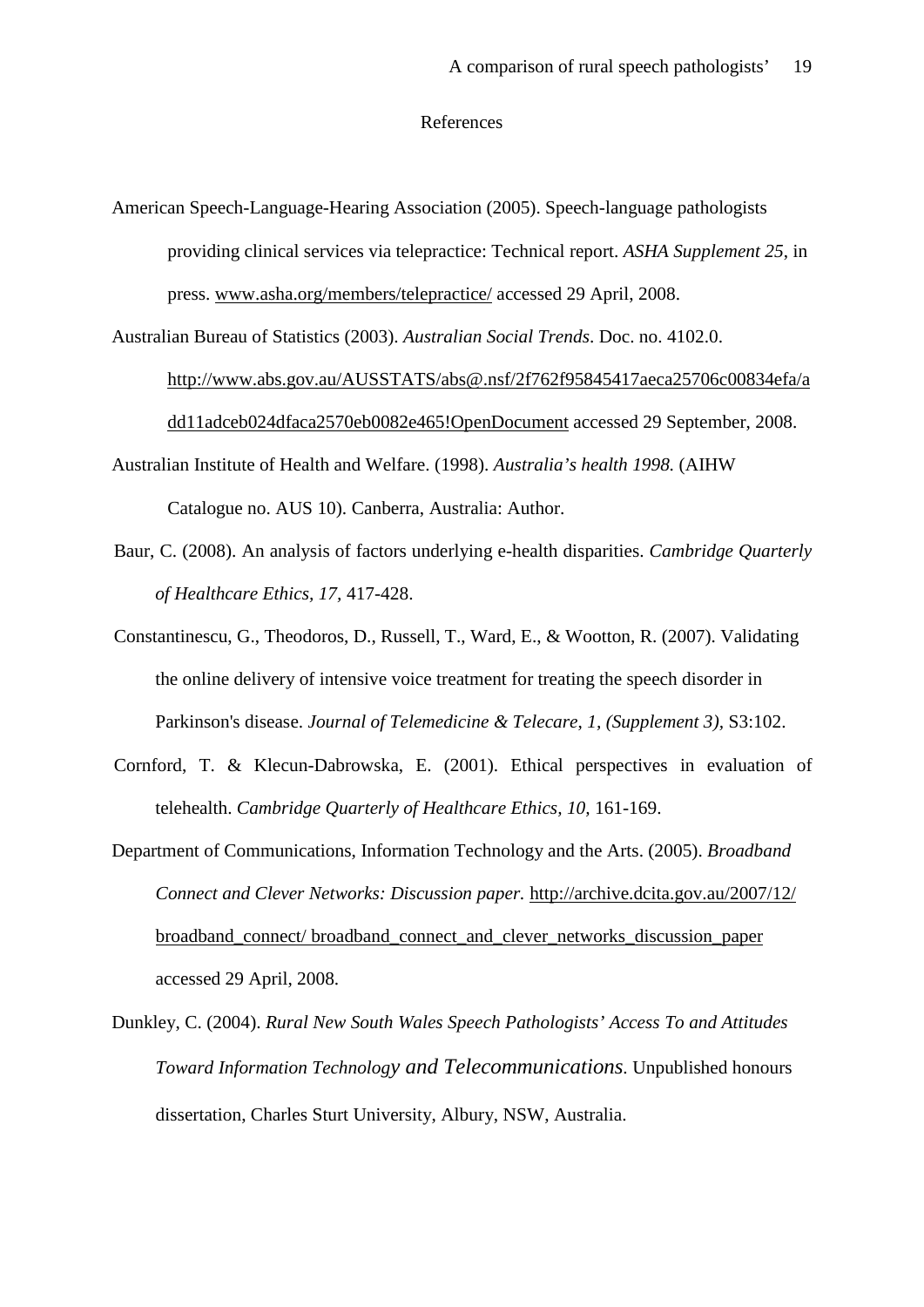- Fairweather, C., Parkin, M., & Rozsa, M. (2004). Speech and language assessment in schoolaged children via videoconferencing. In B. E. Murdoch, J. Goozee, B. M. Whelan, & K. Docking (Eds.), *2004 IALP Congress Proceedings* [CD ROM]. Melbourne: Speech Pathology Australia.
- Hill, A.J., Theodorus, D.G., Russell, T.G., Cahill, L.M., Ward, E.C., & Clark, K.M. (2006). An internet-based telerehabilitation system for the assessment of motor speech disorders: A pilot study. *American Journal of Speech Language Pathology, 15,* 45-56.
- Hornsby, D., & Hudson, L. (1997). Videoconferencing for service delivery and professional education. *Australian Communication Quarterly, Spring,* 25-26.
- Humpherys, J., & Rolley, F. (1993). *Health care behaviour and service provision in rural Australia.* Armidale, NSW, Australia: University of New England.
- Hutton-Czapski, P. (2001, May 31). *The state of rural health care.* Presentation to the Standing Senate Committee on Social Affairs, Science and Technology. [http://www.srpc.ca/librarydocs/Kirby\\_SRPC.htm](http://www.srpc.ca/librarydocs/Kirby_SRPC.htm) accessed 29 April, 2008.
- Jerome, L. W., & Zaylor, C. (2000). Cyberspace: Creating a therapeutic environment for Telehealth applications. *Professional Psychology: Research & Practice, 31,* 478-483.

Lambier, J. (2002). *Labour force survey: Part A*. Unpublished manuscript.

- Lambier, J., & Atherton, M. (2003). *General membership survey: Speech Pathology Australia*. Unpublished manuscript. http://www.speechpathologyaustralia.org.au accessed 30 September, 2008.
- McAllister, L., Dunkley, C., & Wilson, L. (2008). *Attitudes of rural New South Wales speech pathologists toward the use of information and communication technologies for speech pathology service delivery.* Manuscript submitted for publication.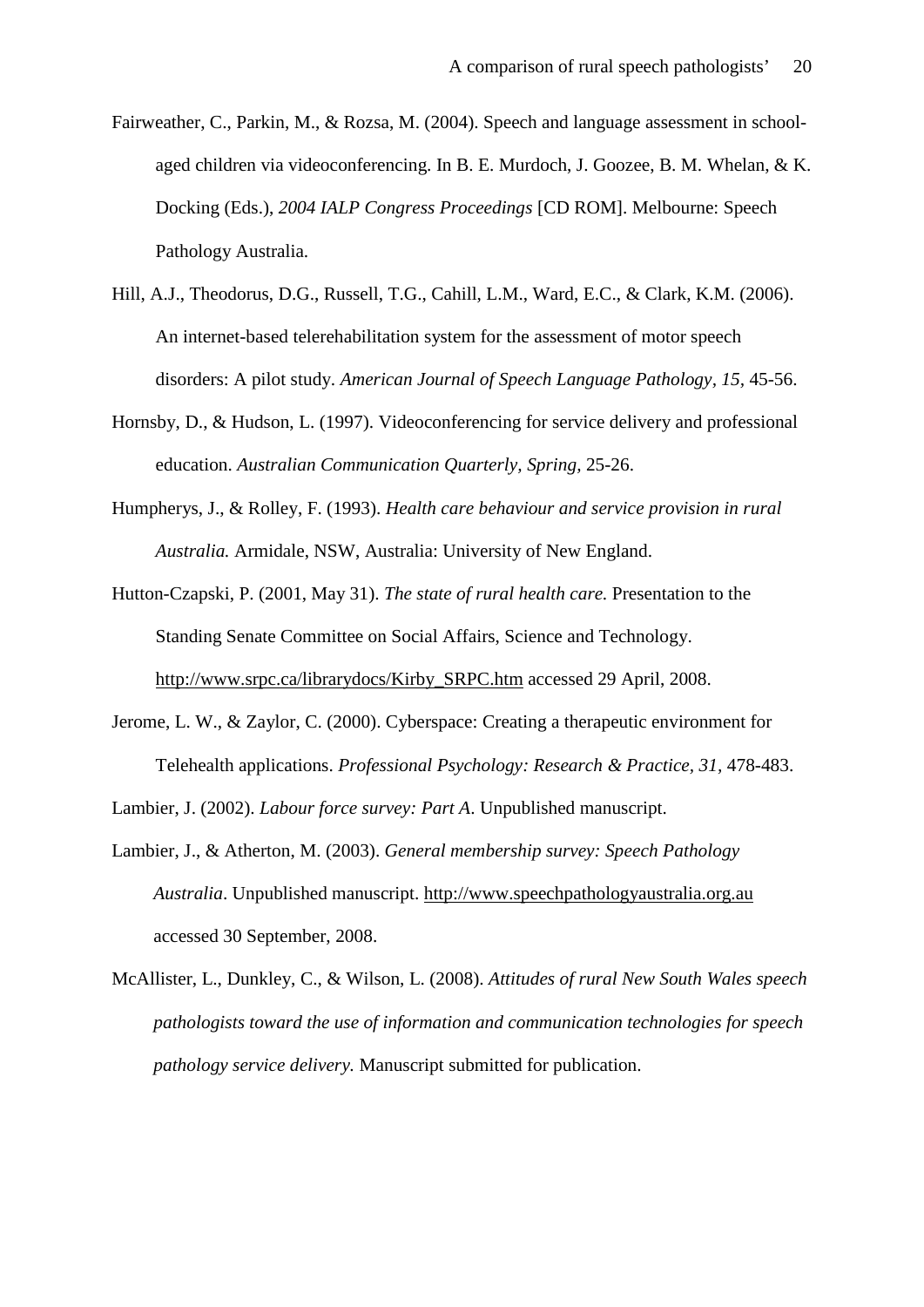- McAllister, L., Wilson, L., & Atkinson, J. (2008). *Home-based webcam delivered telehealth in speech pathology: A research program investigating opportunities and issues of using technologies available in Australian homes*. Manuscript in preparation.
- McClelland, A. (1991). *In fair health?: Equity and the health care system.* Melbourne: National Health Strategy Australia.
- McCulloch, K., & Sterling, L. (2006, September). *The Roma district Virtual Support Project: Connecting allied health services and classroom teachers in south-west Queensland.* Paper presented at the 2006 National SARRAH Conference, Albury, NSW, Australia. [http://www.ruralhealth.org.au/conferences/sarrah2006/Docs/Program/index.htm](http://www.ruralhealth.org.au/conferences/%20sarrah2006/Docs/Program/index.htm) accessed 29 April, 2008 .
- Mashima, P. A., Birkmire-Peters, D. P., Syms, M. J., Holtel, M. R., Burgess, L. P. A., & Peters, L. J. (2003). Telehealth: Voice therapy using telecommunications technology. *American Journal of Speech-Language Pathology, 12,* 432-439.
- Minichiello, V., Aroni, R., Timewell, E., & Alexander, L. (1995). In-depth interviewing: Principles, techniques, analysis.  $(2^{nd} Ed.)$ . South Melbourne: Longman Australia.
- National Health Information Management Advisory Council (2002). *National telehealth plan for Australia and New Zealand.* Department of Health and Ageing. http://www.healthconnect.gov.au/internet/hconnect/publishing.nsf/Content/history accessed 29 April, 2008.
- Parsons, L. (1997). The use of communication technology in SLP. *Australian Communication Quarterly, Spring,* 9-15.
- Pattie, L. (2004) *Information Technology and Telecommunication For Speech Pathology In Rural NSW: Are They Accessible and Acceptable?* Unpublished honours dissertation, Charles Sturt University, Albury, NSW, Australia.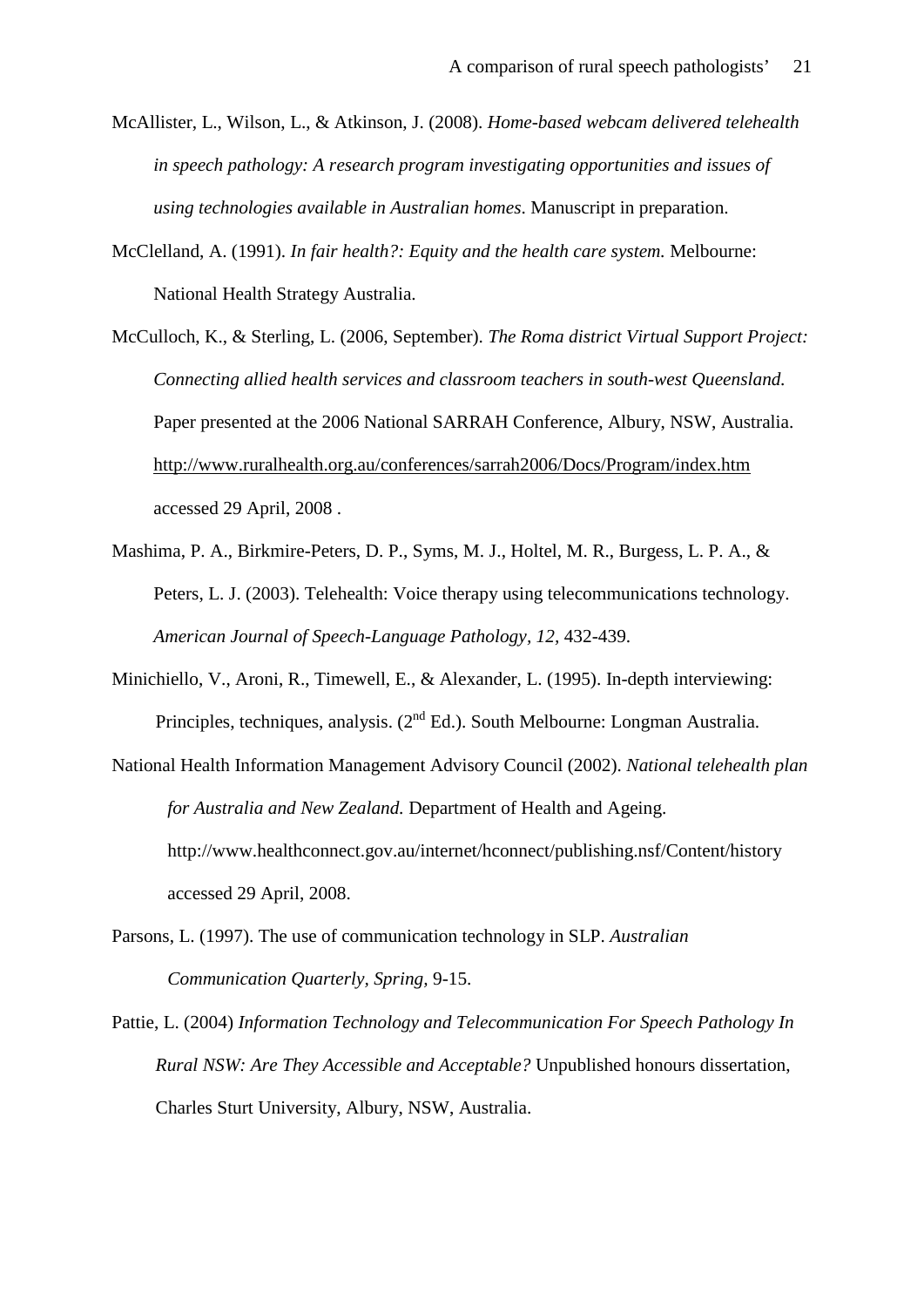Pattie, L., McAllister, L., & Wilson, L. (2005). Technology for telehealth speech pathology: Availability and acceptability to consumers. In C. Heine & L. Brown (Eds.), *Proceedings of the 2005 Speech Pathology Australia National Conference, Practicality and Impact: Making a Difference in the Real World,* CD ROM, (pp. 113-119)*.* Melbourne: Speech Pathology Australia.

- Patton, M. Q. (1990). *Qualitative evaluation and research methods.* (2<sup>nd</sup> Ed.). Newbury Park, CA: Sage
- Perlman, A. L., & Witthawaskul, W. (2002). Real-time remote telefluoroscopic assessment of patients with dysphagia. *Dysphagia, 17*, 162-167.
- Project for Rural Health Communications & Information Technologies (PRHCIT). (1996). *Telehealth in rural and remote Australia.* Moe, VIC, Australia: Monash University, Australian Rural Health Research Institute.
- Serghis, D. (1999). Time for telehealth. *Australian Nursing Journal, 7,* 16-19.
- Stanberry, B. (2000). Telemedicine: barriers and opportunities in the 21st century. *Journal of Internal Medicine, 247,* 615-628.
- Strong, K., Trickett, P., Titulaer, I., & Bhatia, K. (1998). *Health in rural and remote Australia: the first report of the Australian Institute of Health and Welfare on rural health.* Canberra: Australian Institute of Health and Welfare.
- Swanson, B. (1999). Information technology and under-served communities*. Journal of Telemedicine & Telecare. 5,* (Supplement 2), S203-S210.

Taylor, R., & Lee, H. (2005). Occupational therapists' perception of usage of information and communication technology (ICT) in Western Australia and the association of availability of ICT on recruitment and retention of therapists working in rural areas. *Australian Occupational Therapy Journal, 52,* 51-56.

Theodoros, D. G. (2008). Telerehabilitation for service delivery in speech-language pathology. *Journal of Telemedicine & Telecare, 14,* 221-224.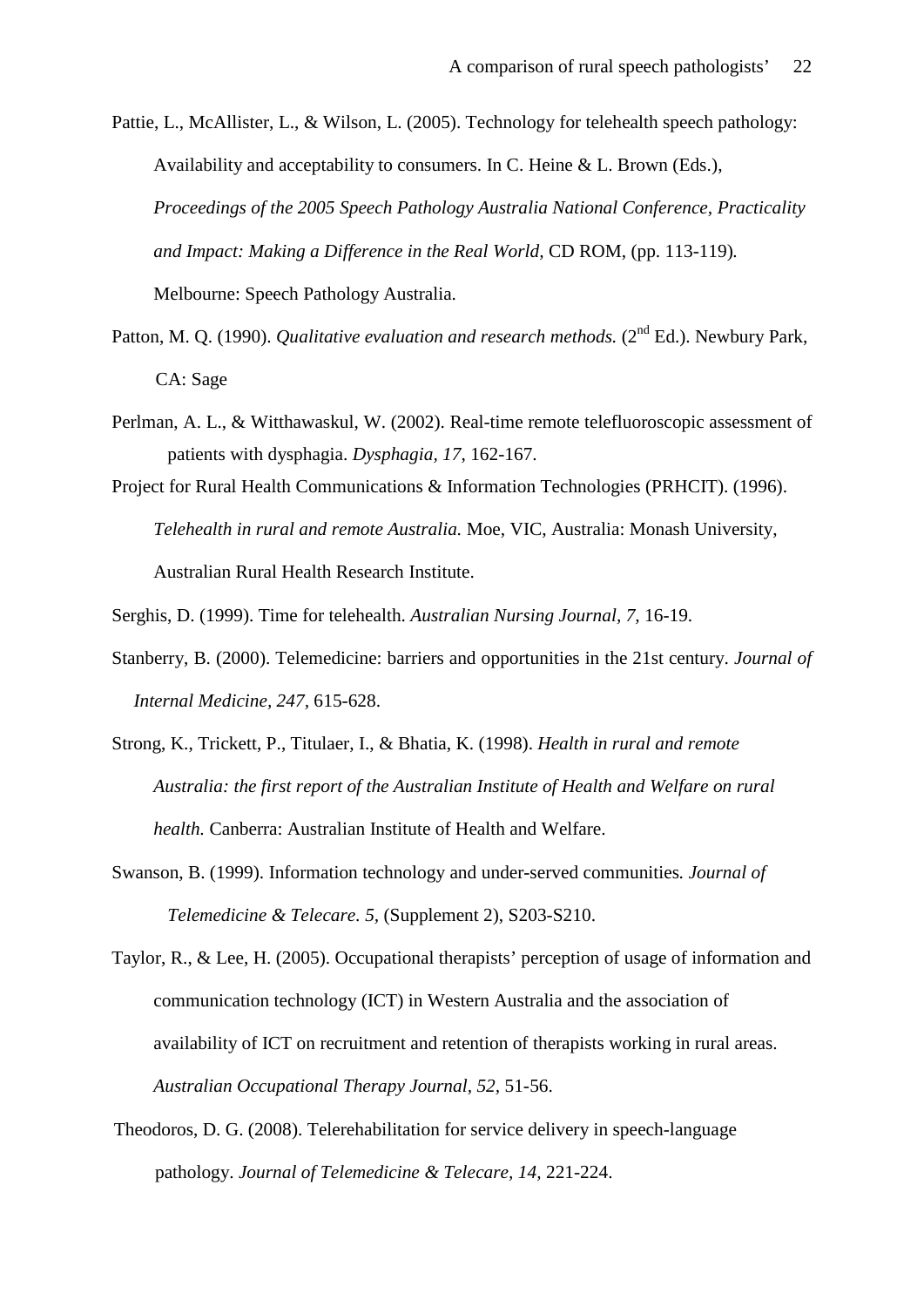- Toyne, P., & Granites, R. J. (1995). Mind in cyberspace, feet on the ground: Utilising new and existing communication technology for health service delivery to Aboriginal people in remote areas. In G. Gregory (Ed.), *Proceedings of the 3rd National Rural Health Conference* (pp. 100-107). Canberra, Australia: National Rural Health Alliance.
- US Department of Health & Human Services (2000). *Healthy People 2010: Understanding and Improving Health.* Washington, DC: Government Printing Office. http://www.healthypeople.gov/document/tableofcontents.htm#under accessed 29 April, 2008.
- Waite, M. C., Cahill, L. M.; Theodoros, D.G., Busuttin, S., Russell, T. G. (2006). [A pilot](http://web.ebscohost.com/ehost/viewarticle?data=dGJyMPPp44rp2%2fdV0%2bnjisfk5Ie46bFLtquvSbKk63nn5Kx95uXxjL6vrUqwpbBIrq6eSbCwsVG4q7I4v8OkjPDX7Ivf2fKB7eTnfLurr0uvq7BKrqakhN%2fk5VXj5KR84LPwkuac8nnls79mpNfsVbCmrlGzqa5Ltqakfu3o63nys%2bSN6uLyffbq&hid=103)  [study of online assessment of childhood speech disorders... 6th International](http://web.ebscohost.com/ehost/viewarticle?data=dGJyMPPp44rp2%2fdV0%2bnjisfk5Ie46bFLtquvSbKk63nn5Kx95uXxjL6vrUqwpbBIrq6eSbCwsVG4q7I4v8OkjPDX7Ivf2fKB7eTnfLurr0uvq7BKrqakhN%2fk5VXj5KR84LPwkuac8nnls79mpNfsVbCmrlGzqa5Ltqakfu3o63nys%2bSN6uLyffbq&hid=103)  [Conference on Successes and Failures in Telehealth, SFT-6, Brisbane, Queensland,](http://web.ebscohost.com/ehost/viewarticle?data=dGJyMPPp44rp2%2fdV0%2bnjisfk5Ie46bFLtquvSbKk63nn5Kx95uXxjL6vrUqwpbBIrq6eSbCwsVG4q7I4v8OkjPDX7Ivf2fKB7eTnfLurr0uvq7BKrqakhN%2fk5VXj5KR84LPwkuac8nnls79mpNfsVbCmrlGzqa5Ltqakfu3o63nys%2bSN6uLyffbq&hid=103)  [Australia, 24-24 August, 2006.](http://web.ebscohost.com/ehost/viewarticle?data=dGJyMPPp44rp2%2fdV0%2bnjisfk5Ie46bFLtquvSbKk63nn5Kx95uXxjL6vrUqwpbBIrq6eSbCwsVG4q7I4v8OkjPDX7Ivf2fKB7eTnfLurr0uvq7BKrqakhN%2fk5VXj5KR84LPwkuac8nnls79mpNfsVbCmrlGzqa5Ltqakfu3o63nys%2bSN6uLyffbq&hid=103) *Journal of Telemedicine & Telecare, 12, (Supplement 3),* S3:92-94.
- Watson, J. (1997). Enhancing education of rural and remote allied health professionals via desktop videoconferencing. *Proceedings of the 4th National Rural Health Conference.* Available from *Rural and Remote Health Papers 1991-2001* [CD ROM]. Canberra, Australia: National Rural Health Alliance.
- Wilson, L., Atkinson, J., & McAllister, L. (2008). *Viability of webcam videoconferencing for telespeech pathology in rural Australia.* Manuscript in preparation.
- Wilson, L., Lincoln, M., & Onslow, M. (2002). Availability, access, and quality of care: Inequities in rural speech pathology services for children and a model for redress. *Advances in Speech Language Pathology,1,* 9-22.
- Wilson, L., McAllister, L., Atkinson, J., & Sefton, P. (2006). Internet based telehealth in speech pathology: Results of preliminary trials. In F. Pinciroli (Ed.), *Proceedings of*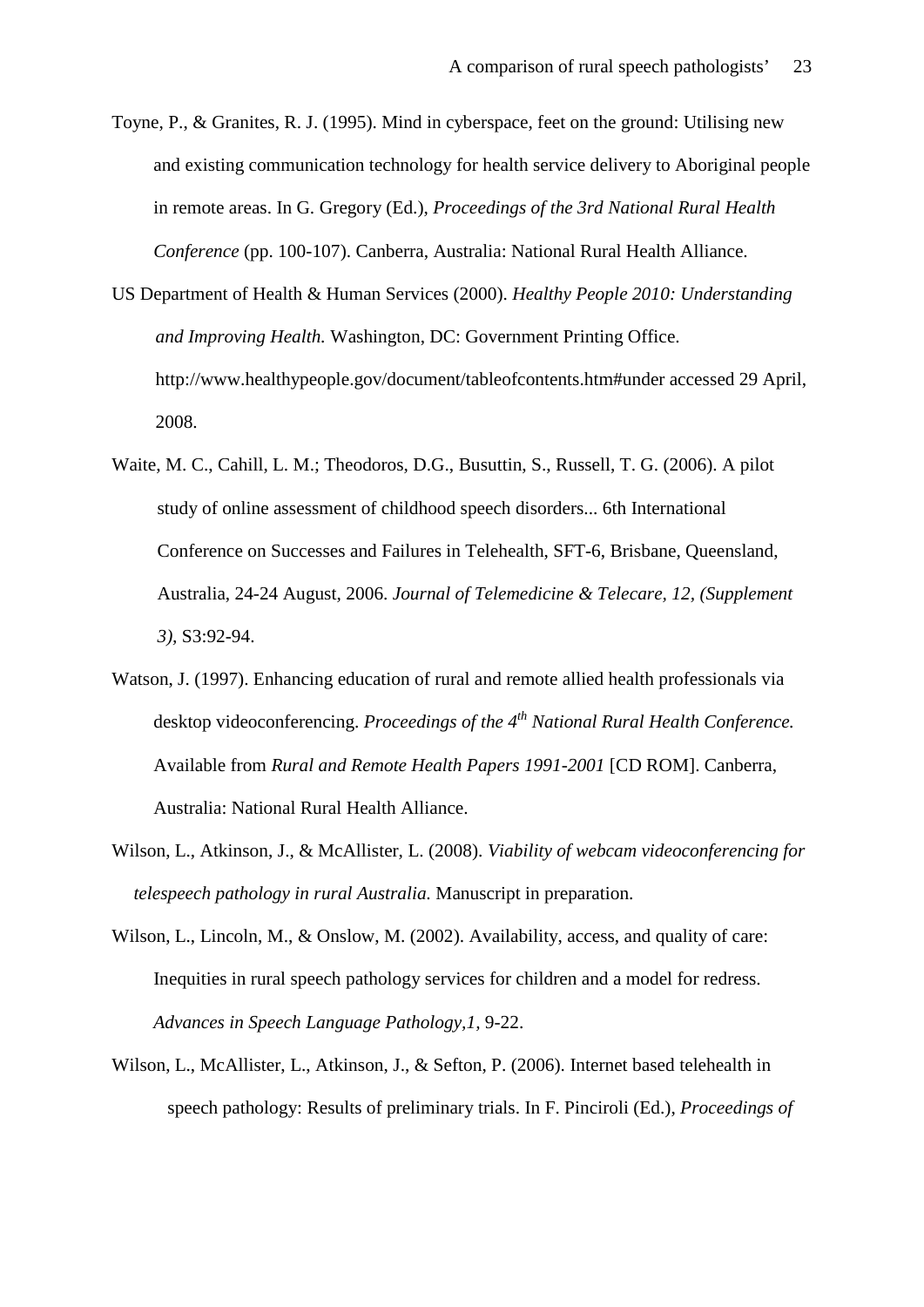*the Second IASTED International Conference on Telehealth,* CD ROM, (pp. 131- 136). Calgary, Alberta, Canada: ACTA Press.

- Wilson, L., Onslow, M., & Lincoln, M. (2004). Telehealth adaptation of the Lidcombe Program of Early Stuttering Intervention: Five case studies. *American Journal of Speech-Language Pathology, 13,* 81-93.
- World Health Organisation. (1985). *Targets for health for all 2000: Targets in support of the European strategy for health for all*. Copenhagen, Denmark: World Health Organisation.
- World Health Organisation. (1998). *Health for all in the 21st century*. http://www.euro.who. int/InformationSources/Publications/Catalogue/20010911\_39 accessed 29 April, 2008.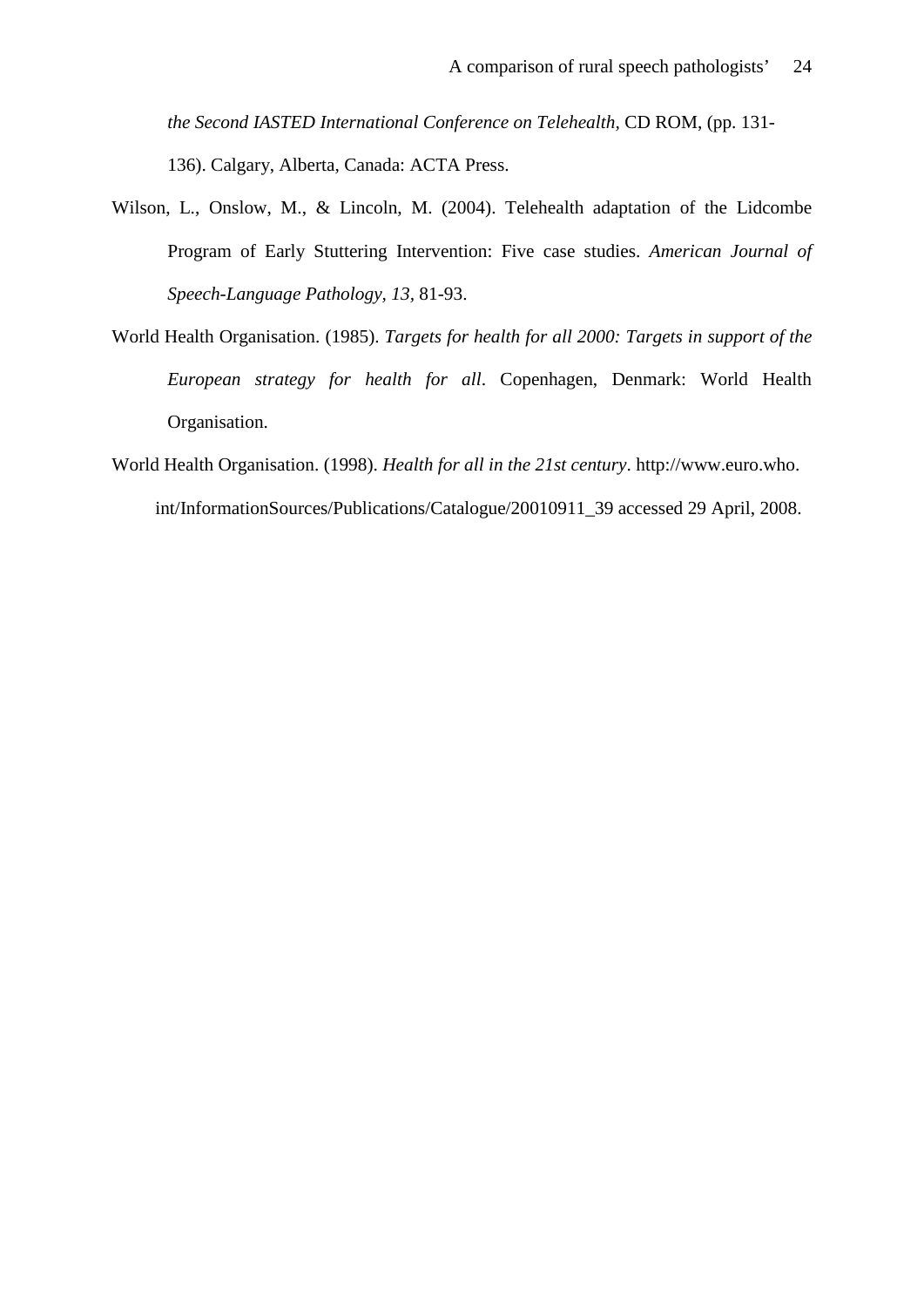Table 1.

|                   | Computer         |       |                  |         | CD ROM           |           |                |              | Internet         |           |                  |              |  |
|-------------------|------------------|-------|------------------|---------|------------------|-----------|----------------|--------------|------------------|-----------|------------------|--------------|--|
|                   | Rural            |       | Speech           |         | Rural            |           | Speech         |              | Rural            |           | Speech           |              |  |
|                   | residents        |       | pathologists     |         |                  | residents |                | pathologists |                  | residents |                  | pathologists |  |
|                   | $\mathbf n$      | $\%$  | $\mathbf n$      | $\%$    | $\mathbf n$      | $\%$      | $\mathbf n$    | $\%$         | $\mathbf n$      | $\%$      | $\mathbf n$      | $\%$         |  |
| Never             | $\boldsymbol{0}$ | 0.0   | $\boldsymbol{0}$ | 0.0     | $\overline{2}$   | 4.7       | 9              | 18.4         | $\mathbf{1}$     | 2.3       | 5                | 10.2         |  |
| Yearly            | $\boldsymbol{0}$ | 0.0   | $\boldsymbol{0}$ | 0.0     | $\boldsymbol{0}$ | 0.0       | 3              | 6.1          | $\boldsymbol{0}$ | 0.0       | $\boldsymbol{0}$ | 0.0          |  |
| Two to several    | $\boldsymbol{0}$ | 0.0   | $\boldsymbol{0}$ | 0.0     | 3                | 7.0       | $\overline{3}$ | 6.1          | $\mathbf{2}$     | 4.7       | $\mathbf{1}$     | 2.0          |  |
| times per year    |                  |       |                  |         |                  |           |                |              |                  |           |                  |              |  |
| Monthly and up to | $\boldsymbol{0}$ | 0.0   | $\boldsymbol{0}$ | 0.0     | 3                | 7.0       | 10             | 20.4         | $\mathbf{1}$     | 2.3       | 6                | 12.2         |  |
| several times by  |                  |       |                  |         |                  |           |                |              |                  |           |                  |              |  |
| month             |                  |       |                  |         |                  |           |                |              |                  |           |                  |              |  |
| Weekly            | $\overline{2}$   | 4.7   | $\mathbf{0}$     | 0.0     | 9                | 20.9      | 12             | 24.5         | 8                | 18.6      | 18               | 36.7         |  |
| Two to several    | 12               | 27.9  | $\mathbf{1}$     | 2.0     | 12               | 27.9      | $\overline{0}$ | 0.0          | 13               | 30.2      | $\mathbf{1}$     | 2.0          |  |
| times per week    |                  |       |                  |         |                  |           |                |              |                  |           |                  |              |  |
| Daily             | 28               | 65.1  | 48               | 98.0    | 11               | 25.6      | $\overline{4}$ | 8.2          | 17               | 39.5      | 16               | 32.7         |  |
| Missing data      | $\mathbf{1}$     | 2.3   | $\boldsymbol{0}$ | $0.0\,$ | $\mathfrak{Z}$   | 7.0       | 8              | 16.3         | $\mathbf{1}$     | 2.3       | $\mathbf{2}$     | 4.1          |  |
| Total             | 43               | 100.0 | 49               | 100.0   | 43               | 100.1     | 49             | 100.0        | 43               | 99.9      | 49               | 99.9         |  |

*Frequency of Access by Rural Residents and Speech Pathologists of a Range of Information and Communication Technologies.*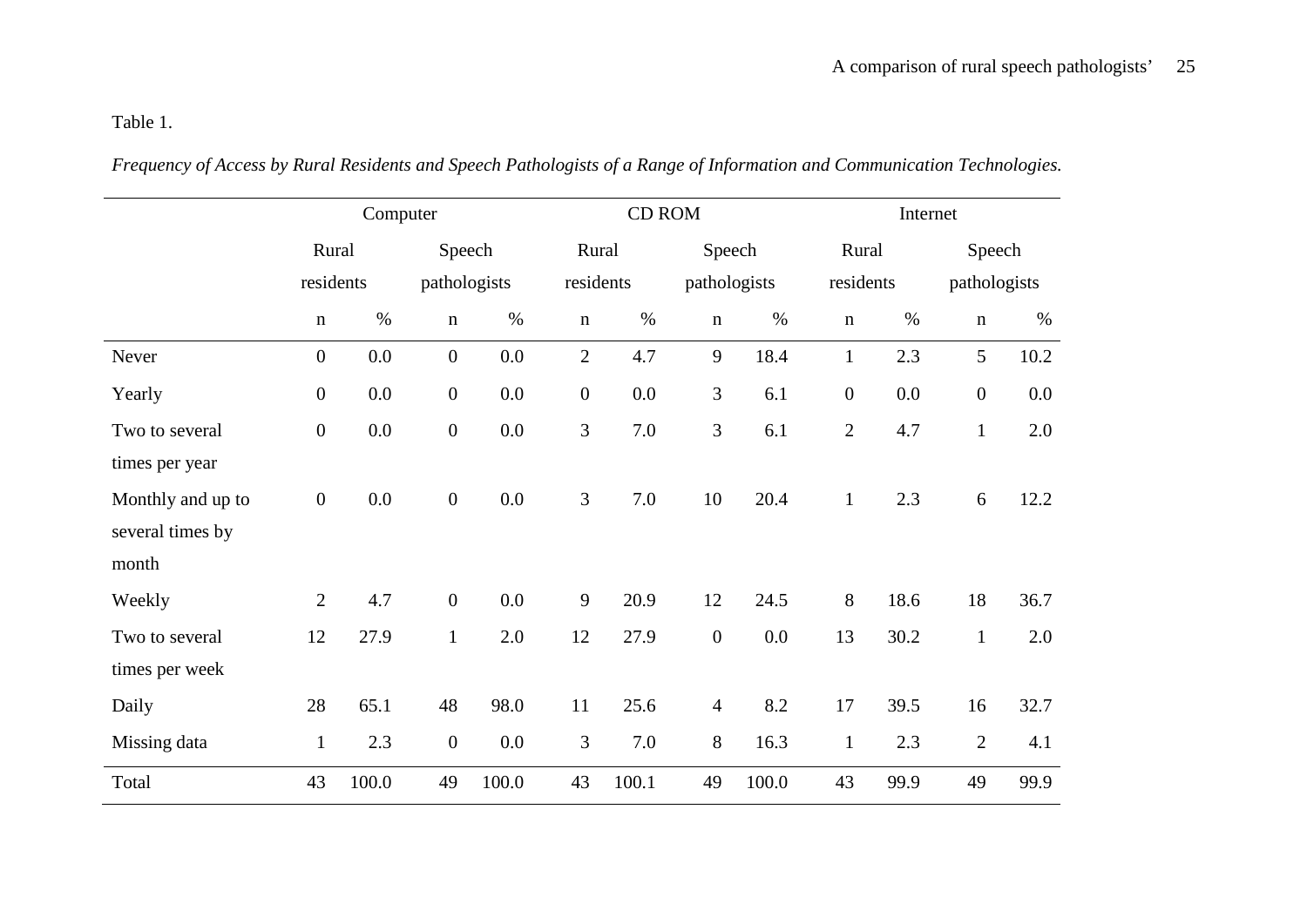|                   | Teleconfer-<br>encing     |      |                  |           | Videoconferencing |              |                  | Web camera |                  |              |  |
|-------------------|---------------------------|------|------------------|-----------|-------------------|--------------|------------------|------------|------------------|--------------|--|
|                   | Speech                    |      |                  | Rural     |                   | Speech       |                  | Rural      |                  | Speech       |  |
|                   | pathologists <sup>a</sup> |      |                  | residents |                   | pathologists |                  | residents  |                  | pathologists |  |
|                   | $\mathbf n$               | $\%$ | $\mathbf n$      | $\%$      | $\mathbf n$       | $\%$         | $\mathbf n$      | $\%$       | $\mathbf n$      | $\%$         |  |
| Never             | $\overline{4}$            | 8.2  | 31               | 72.1      | 13                | 26.5         | 34               | 79.1       | 42               | 85.7         |  |
| Yearly            | 6                         | 12.2 | $\overline{4}$   | 9.3       | 6                 | 12.2         | $\overline{2}$   | 4.7        | $\boldsymbol{0}$ | 0.0          |  |
| Two to several    | 15                        | 30.6 | $\overline{2}$   | 4.7       | 14                | 28.6         | $\mathbf{1}$     | 2.3        | $\boldsymbol{0}$ | 0.0          |  |
| times per year    |                           |      |                  |           |                   |              |                  |            |                  |              |  |
| Monthly and up to | 18                        | 36.7 | $\mathbf{1}$     | 2.3       | $\overline{7}$    | 14.3         | $\mathbf{1}$     | 2.3        | $\boldsymbol{0}$ | 0.0          |  |
| several times by  |                           |      |                  |           |                   |              |                  |            |                  |              |  |
| month             |                           |      |                  |           |                   |              |                  |            |                  |              |  |
| Weekly            | $\boldsymbol{0}$          | 0.0  | $\mathbf{1}$     | 2.3       | $\boldsymbol{0}$  | 0.0          | $\mathbf{1}$     | 2.3        | $\mathbf{1}$     | 2.0          |  |
| Two to several    | $\boldsymbol{0}$          | 0.0  | $\boldsymbol{0}$ | 0.0       | $\boldsymbol{0}$  | 0.0          | $\boldsymbol{0}$ | 0.0        | $\boldsymbol{0}$ | 0.0          |  |
| times per week    |                           |      |                  |           |                   |              |                  |            |                  |              |  |
| Daily             | $\boldsymbol{0}$          | 0.0  | $\boldsymbol{0}$ | 0.0       | $\boldsymbol{0}$  | 0.0          | $\boldsymbol{0}$ | 0.0        | $\boldsymbol{0}$ | 0.0          |  |
| Missing data      | 6                         | 12.2 | $\overline{4}$   | 9.3       | 9                 | 18.4         | $\overline{4}$   | 9.3        | 6                | 12.2         |  |
| Total             | 49                        | 99.9 | 43               | 100.0     | 49                | 100.0        | 43               | 100.0      | 49               | 99.9         |  |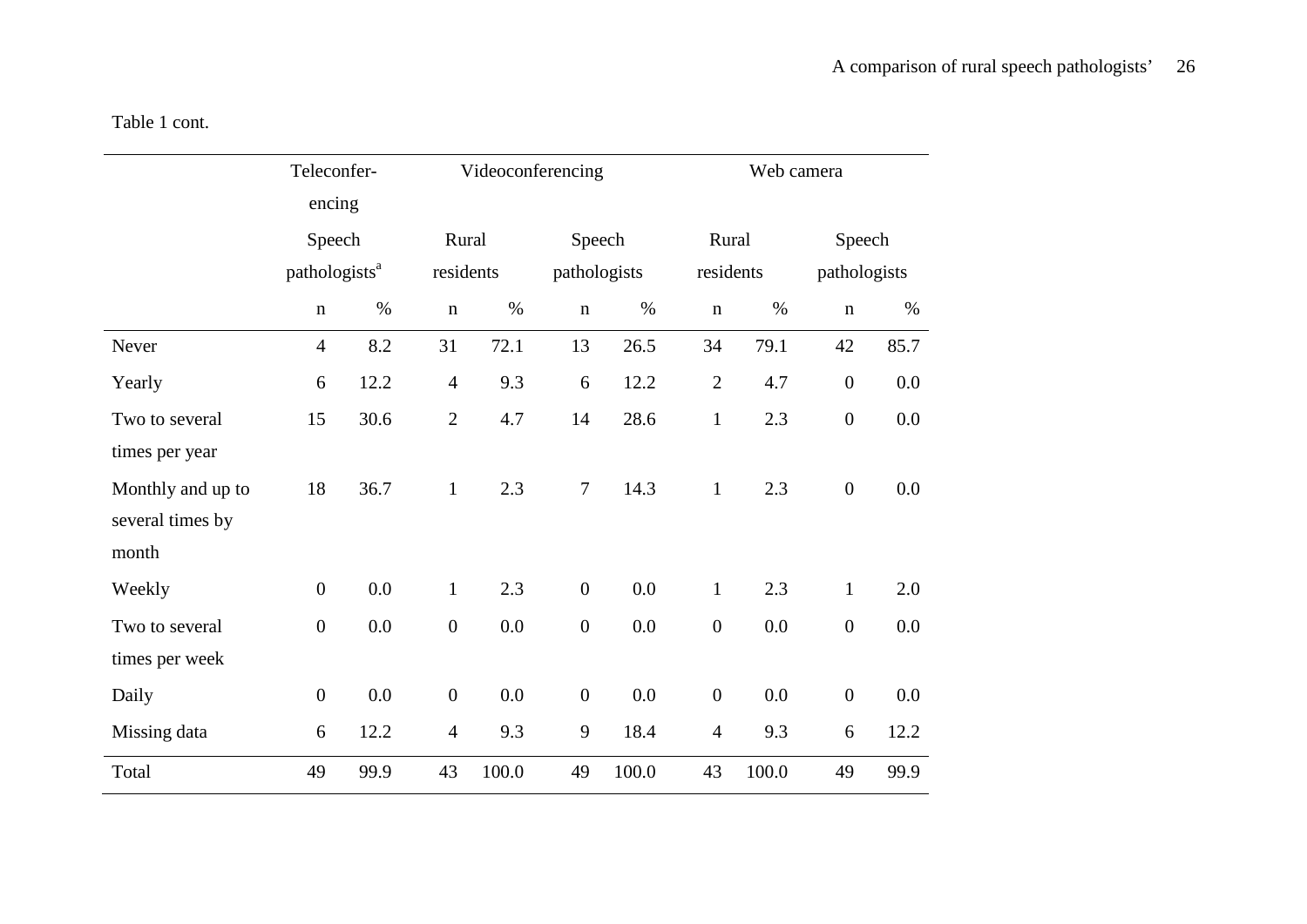Table 1 cont.

|                   | Satellite phone  |        |                  |       |                  | <b>VCR/DVD</b> |                  |              |                  | Video camera |                  |              |  |
|-------------------|------------------|--------|------------------|-------|------------------|----------------|------------------|--------------|------------------|--------------|------------------|--------------|--|
| Rural             |                  | Speech |                  |       | Rural            |                | Speech           |              | Rural            |              | Speech           |              |  |
|                   | residents        |        | pathologists     |       |                  | residents      |                  | pathologists |                  | residents    |                  | pathologists |  |
|                   | $\mathbf n$      | $\%$   | $\mathbf n$      | $\%$  | $\mathbf n$      | $\%$           | $\mathbf n$      | $\%$         | $\mathbf n$      | $\%$         | $\mathbf n$      | $\%$         |  |
| Never             | 37               | 86.0   | 43               | 87.8  | $\overline{4}$   | 9.3            | 11               | 22.4         | 21               | 48.8         | 22               | 44.9         |  |
| Yearly            | $\overline{2}$   | 4.7    | $\boldsymbol{0}$ | 0.0   | $\boldsymbol{0}$ | 0.0            | $\overline{2}$   | 4.1          | 5                | 11.6         | $\mathbf{9}$     | 18.4         |  |
| Two to several    | $\boldsymbol{0}$ | 0.0    | $\boldsymbol{0}$ | 0.0   | 5                | 11.6           | 9                | 18.4         | $\overline{7}$   | 16.3         | $\overline{4}$   | 8.2          |  |
| times per year    |                  |        |                  |       |                  |                |                  |              |                  |              |                  |              |  |
| Monthly and up to | $\boldsymbol{0}$ | 0.0    | $\boldsymbol{0}$ | 0.0   | 8                | 18.6           | 13               | 26.5         | 6                | 14.0         | $\overline{7}$   | 14.3         |  |
| several times by  |                  |        |                  |       |                  |                |                  |              |                  |              |                  |              |  |
| month             |                  |        |                  |       |                  |                |                  |              |                  |              |                  |              |  |
| Weekly            | $\overline{0}$   | 0.0    | $\boldsymbol{0}$ | 0.0   | 10               | 23.3           | 6                | 12.2         | $\overline{2}$   | 4.7          | $\mathbf{1}$     | 2.0          |  |
| Two to several    | $\overline{0}$   | 0.0    | $\overline{0}$   | 0.0   | 8                | 18.6           | $\boldsymbol{0}$ | 0.0          | $\boldsymbol{0}$ | 0.0          | $\boldsymbol{0}$ | 0.0          |  |
| times per week    |                  |        |                  |       |                  |                |                  |              |                  |              |                  |              |  |
| Daily             | $\boldsymbol{0}$ | 0.0    | $\boldsymbol{0}$ | 0.0   | 6                | 14.0           | $\boldsymbol{0}$ | 0.0          | $\boldsymbol{0}$ | 0.0          | $\boldsymbol{0}$ | 0.0          |  |
| Missing data      | $\overline{4}$   | 9.3    | 6                | 12.2  | $\overline{2}$   | 4.7            | 8                | 16.3         | $\overline{2}$   | 4.7          | 6                | 12.2         |  |
| Total             | 43               | 100.0  | 49               | 100.0 | 43               | 100.1          | 49               | 99.9         | 43               | 100.1        | 49               | 100.0        |  |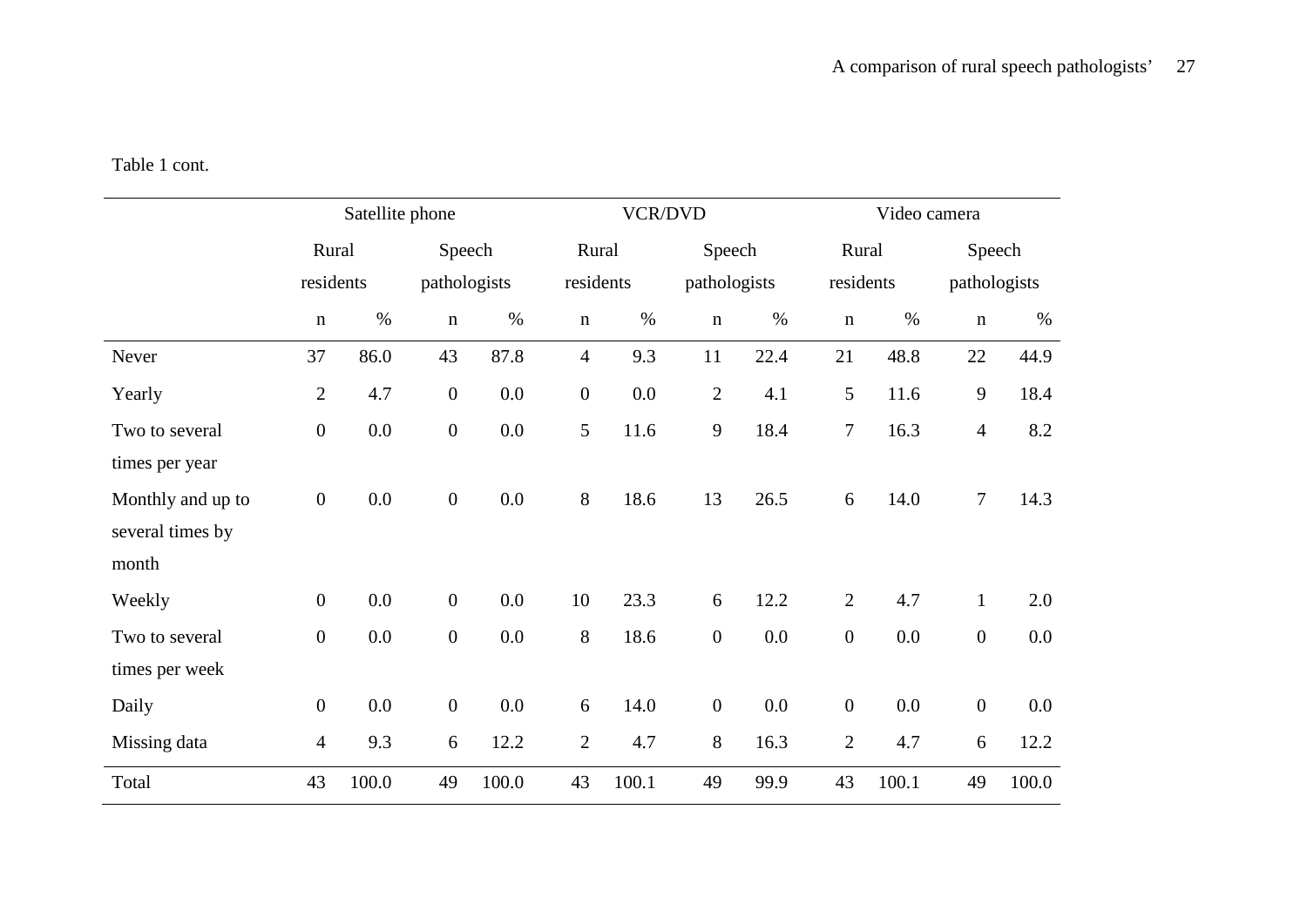### A comparison of rural speech pathologists' 28

Table 1 cont.

|                   | Email          |       |                  |       |  |
|-------------------|----------------|-------|------------------|-------|--|
|                   | Rural          |       | Speech           |       |  |
|                   | residents      |       | pathologists     |       |  |
|                   | n              | $\%$  | $\mathbf n$      | $\%$  |  |
| Never             | 4              | 9.3   | $\overline{0}$   | 0.0   |  |
| Yearly            | $\overline{0}$ | 0.0   | $\boldsymbol{0}$ | 0.0   |  |
| Two to several    | $\theta$       | 0.0   | $\overline{0}$   | 0.0   |  |
| times per year    |                |       |                  |       |  |
| Monthly and up to | $\mathbf{1}$   | 2.3   | 0                | 0.0   |  |
| several times by  |                |       |                  |       |  |
| month             |                |       |                  |       |  |
| Weekly            | 8              | 18.6  | $\overline{0}$   | 0.0   |  |
| Two to several    | 10             | 23.3  | 3                | 6.1   |  |
| times per week    |                |       |                  |       |  |
| Daily             | 19             | 44.2  | 46               | 93.9  |  |
| Missing data      | $\mathbf{1}$   | 2.3   | $\overline{0}$   | 0.0   |  |
| Total             | 43             | 100.0 | 49               | 100.0 |  |

a Data not gathered from rural residents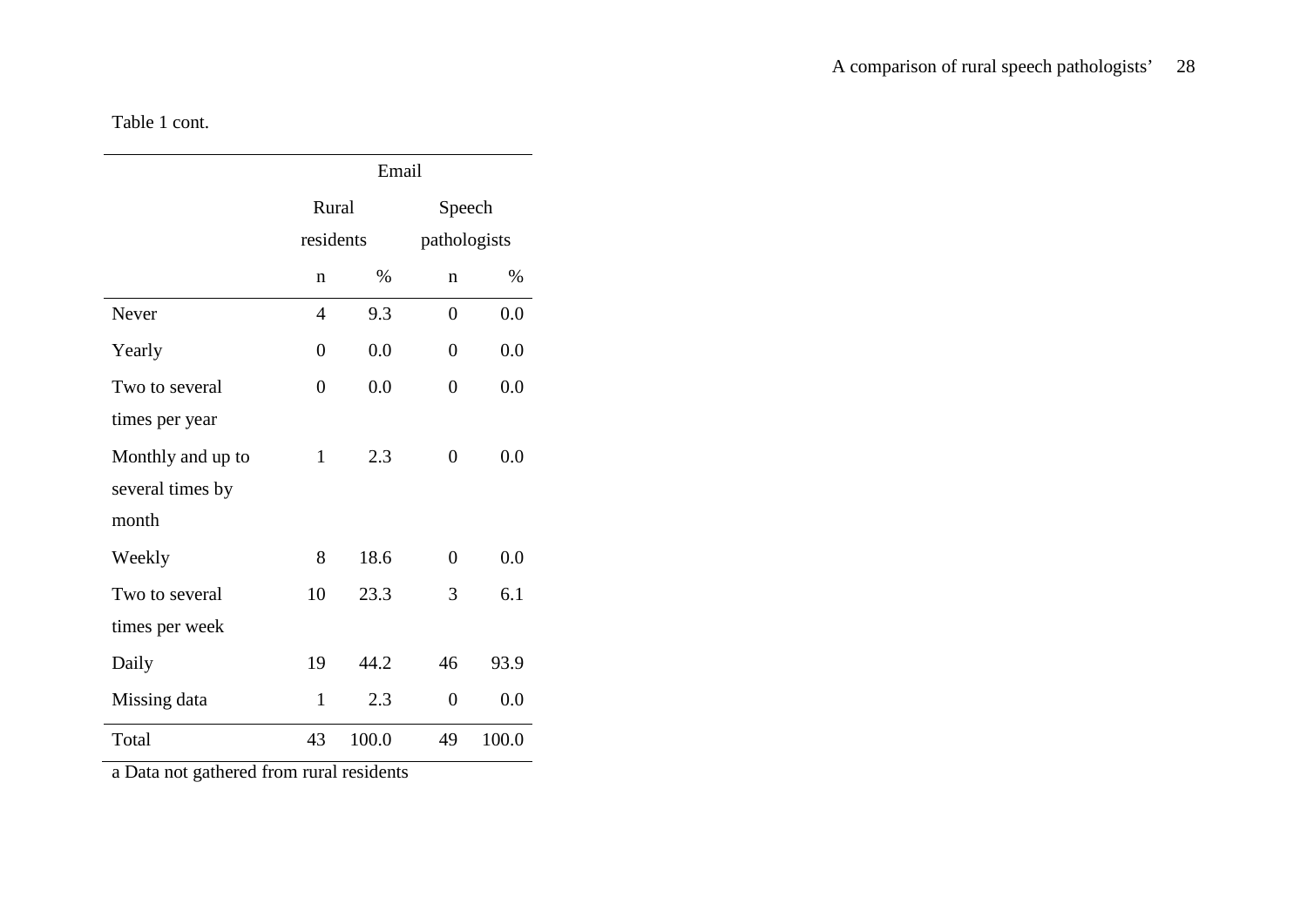### Table 2.

*Speech Pathologists' and Rural Residents' Reported Uses of Information and Communication Technologies.*

| <b>Rural residents</b> | Speech pathologists         |
|------------------------|-----------------------------|
| Education/school       | <b>Report writing</b>       |
| <b>Business</b>        | Professional development    |
| Accounting/finance     | Caseload management         |
| Hobbies/entertainment  | <b>Statistics</b>           |
| Information/research   | Resource access/            |
| Games                  | development.                |
| Music                  | Professional correspondence |
| Shopping               | Research/information access |
| Weather information    | Meetings/case conferences   |
| Meetings               | Networking                  |
| Staying in touch       | Service delivery            |
| Telehealth             | (asynchronous only)         |
| Guitar lessons         |                             |
| Gambling               |                             |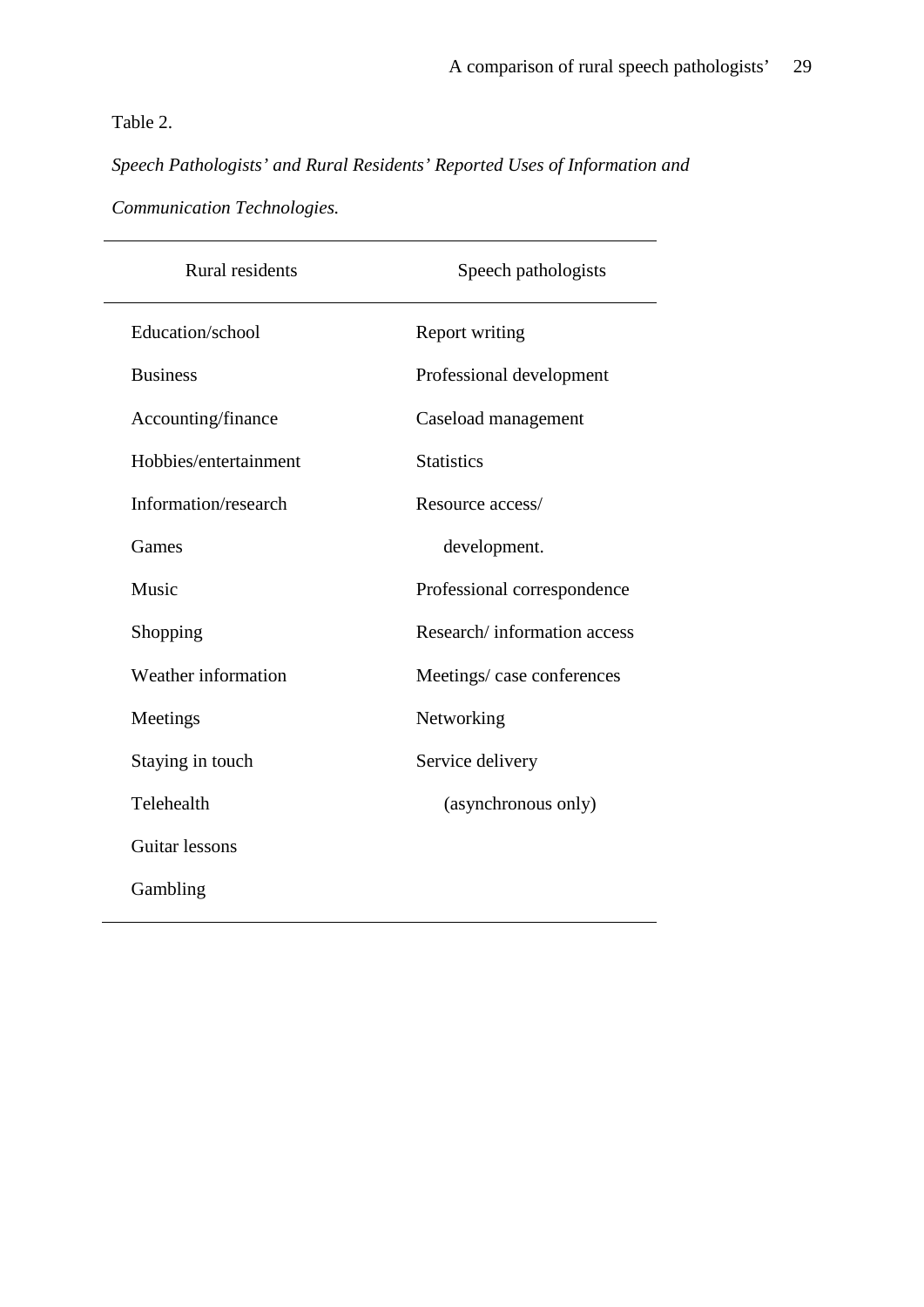Figure Captions

*Figure 1.* Ease of access of rural residents and speech pathologists to a range of information and communication technologies.

*Figure 2.* Confidence of rural residents and speech pathologists for using a range of information and communication technologies.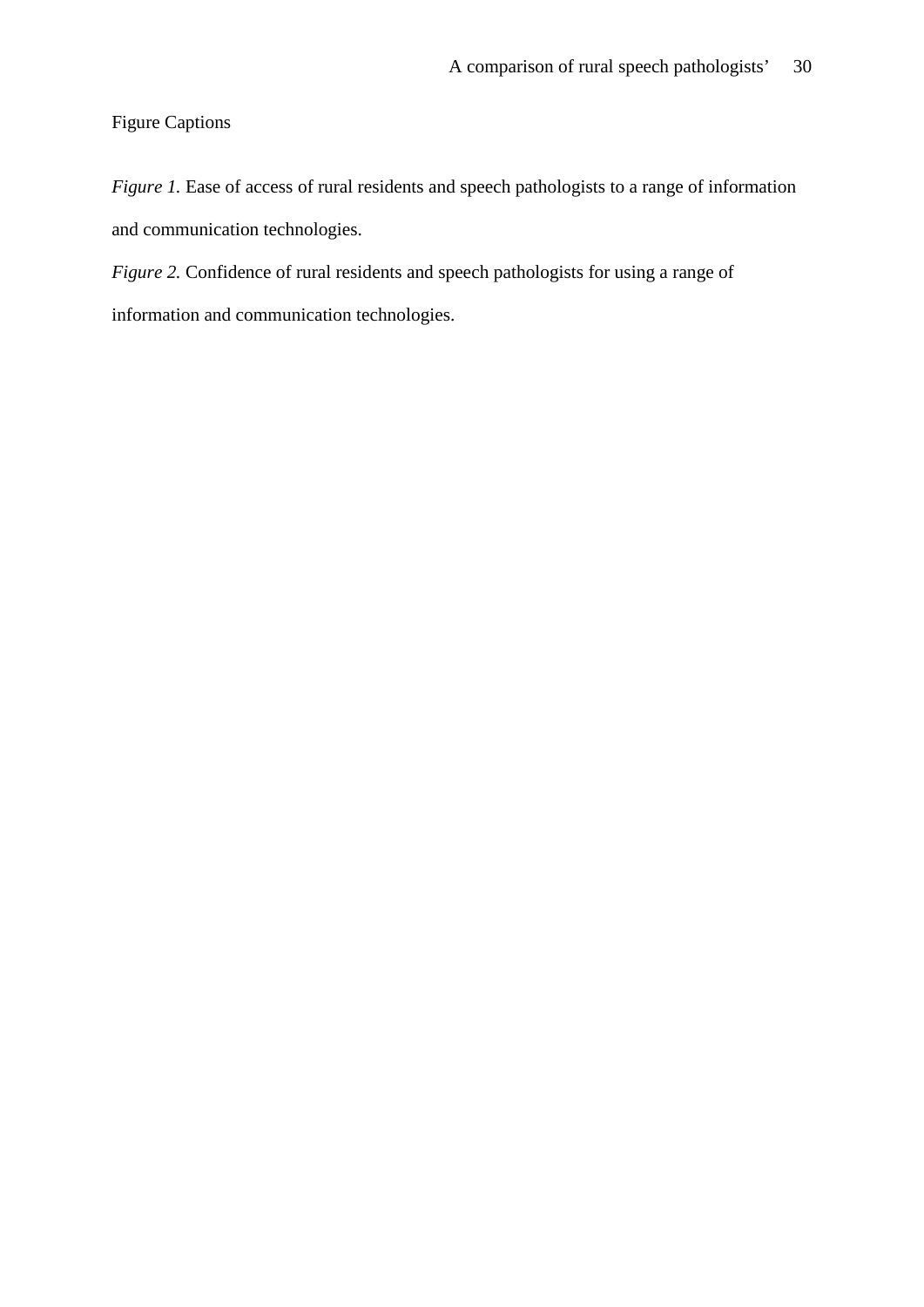Box 1.

*Personal Barriers to and Facilitators of the Use of ICT for Telespeech Pathology.*

Speech pathologist: 'Clients in remote settings are often not in good financial situations and won't have ICT'.

Rural resident: 'Our access is about average, like everyone else we've got a fax and a computer and the internet [satellite connection] and all that'.

Speech pathologist: 'If you're not willing or wanting to use ICT, then that's a barrier as well. It's a total intrusion on my time as a clinician'.

Speech pathologist: 'Younger speech pathologists just accept ICT as part of normal routine'.

Speech pathologist: 'To treat a client properly, you need to be face-to-face'.

Rural resident: 'I don't think my son could cope with high tech link ups but it might be ok for other kids'.

Speech pathologist: 'Nobody wants to give up their face-to-face visits'. Rural resident: 'I don't think the electronic system will ever, ever replace a heart to heart, face-to-face, eyeball each other across the table type approach to it [healthcare]'.